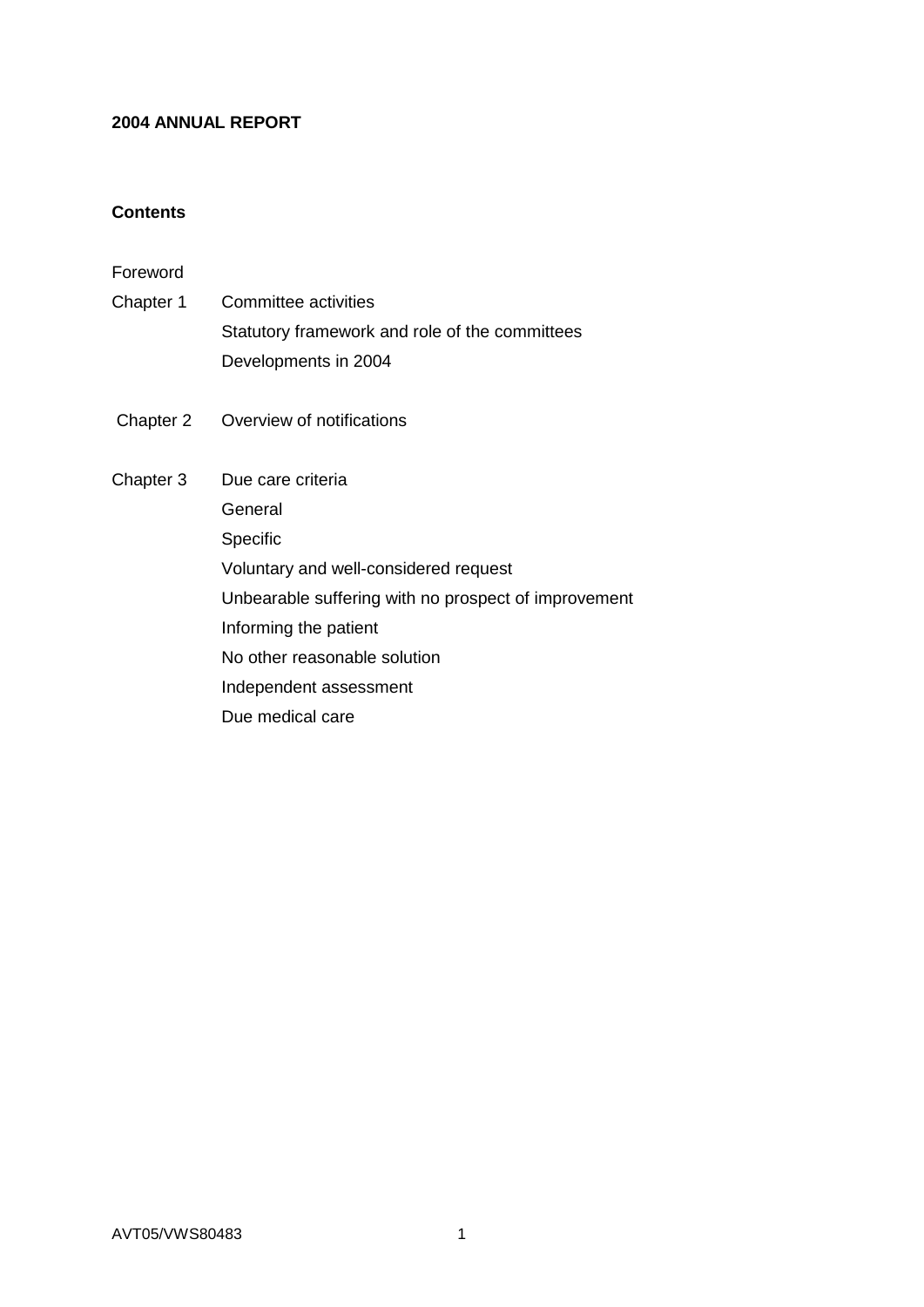### **Foreword**

I realised once again just how important it is that we in the Netherlands are able to deal openly with euthanasia after seeing the Spanish film Mar Adentro. Based on a true story, the film tells of a seriously disabled man and his long struggle to be allowed to die with dignity.

In the Netherlands, euthanasia has been the subject of an ongoing public debate for over thirty years. The entry into force of the Termination of Life on Request and Assisted Suicide (Review Procedures) Act marked the end of a long process, but not of the debate. That has continued unabated, since new questions and problems constantly arise.

In 2004, the Royal Dutch Medical Association held an interesting symposium with the purpose of identifying these problems and suggesting ways of solving them. As a result, national guidelines are now being drafted for administering terminal sedation, dealing with medical grounds, substances to be used, decision-making procedures etc.

And every year the debate revives when the figures are published. There is evidence that the number of notifications has stabilised somewhat. In 2004, a total of 1,886 cases of euthanasia and assisted suicide were recorded. That was a slight rise from 2003, when 1,815 cases were reported to the committees. That figure was 1,882 in 2002.

There were four cases in 2004 in which the committees decided that the attending physician had failed to act in accordance with the due care criteria.

This year, the follow-up study announced by the State Secretary for Health, Welfare and Sport will be launched. It will examine the willingness of physicians to notify the committees of euthanasia or assisted suicide. Another question it will address is whether physicians' increasing knowledge of palliative care has had an influence on the incidence of euthanasia. The study should also help explain why physicians are unwilling to notify the committees.

It remains important to keep track of new trends, and of physicians' conduct with regard to notifying the committees.

R.P. de Valk-van Marwijk Kooy Coordinating chair of the regional euthanasia review committees

Arnhem, March 2005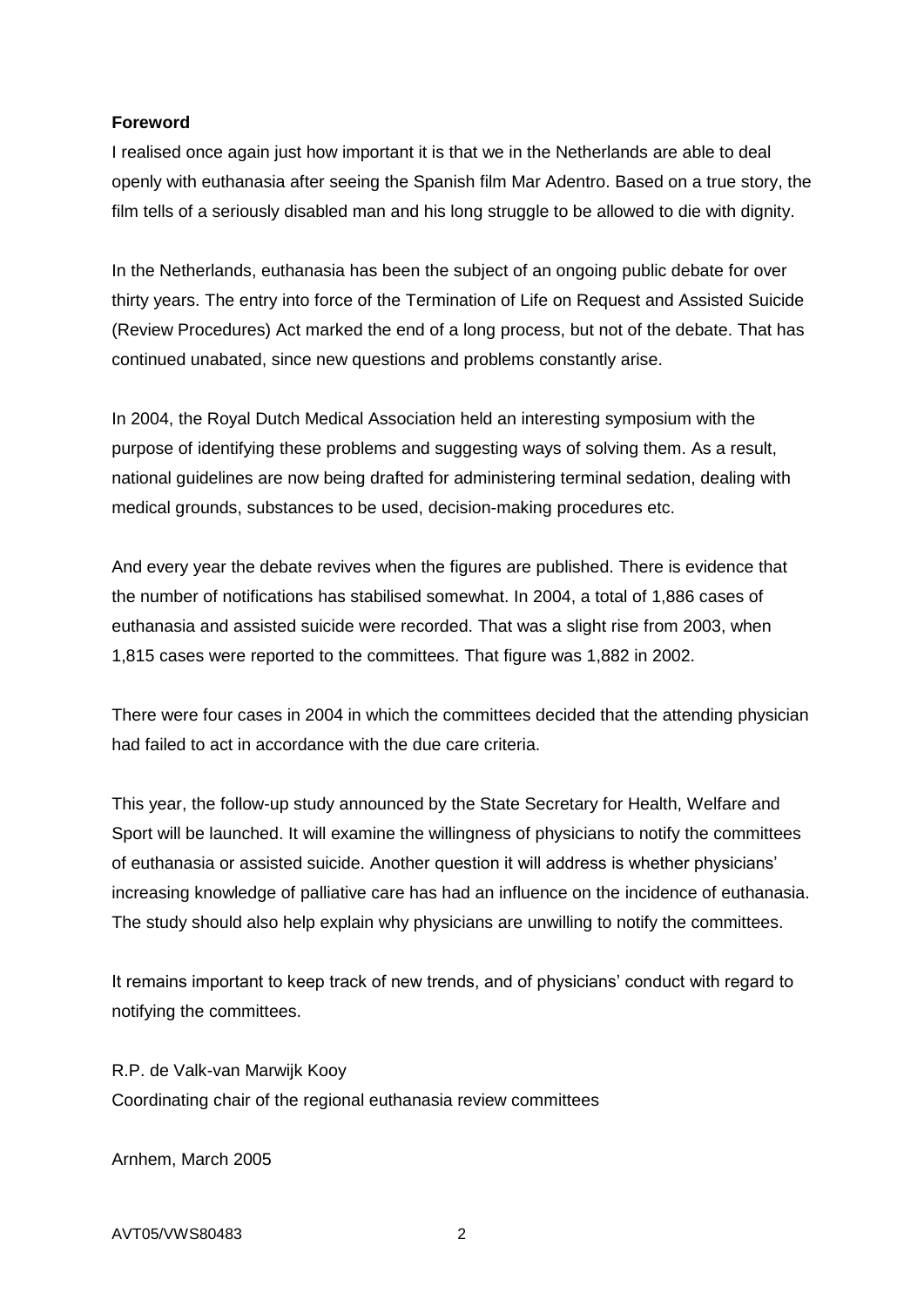### **Chapter 1 Committee activities**

#### **Statutory framework and role of the committees**

Under Dutch criminal law, it is an offence for any person to take another person's life at that person's express and earnest request (Criminal Code article 293, paragraph 1). However, it is not an offence for physicians to do so, provided they comply with the due care criteria specified in the Termination of Life on Request and Assisted Suicide (Review Procedures) Act (hereafter referred to as 'the Act'), and notify the municipal pathologist of their actions. Article 294 of the Criminal Code contains similar provisions on assisted suicide. Under the provisions of the Criminal Code, therefore, termination of life on request and assisted suicide do not constitute criminal offences in certain circumstances.

The Act provides for regional euthanasia review committees (hereafter referred to as 'the committees') to assess cases where physicians have terminated the life of patients on request or assisted in their suicide. It also lists the due care criteria physicians must fulfil. The committees therefore work on the basis of the Act**.** Termination of life on request – euthanasia – means that the physician administers the lethal drug to the patient. In the case of assisted suicide, he prescribes the drug for the patient to administer himself.

Whenever physicians have terminated the life of a patient or assisted in their suicide, they are required to notify the municipal pathologist of their actions. They do so using a model report. **1** The pathologist performs an external examination to ascertain how the patient died, and what substances were used to terminate their life. He then establishes whether the physician's report is complete, and if all the necessary appendices are present. The report by the independent physician and, if applicable, the advance directive drawn up by the deceased are also enclosed. The pathologist notifies the committee, submitting all the documents required, and any others that might be relevant.

There are five regional euthanasia review committees in the Netherlands. Place of death is decisive in determining which committee is competent to assess the case in question. Each committee comprises three members: a lawyer, who is also the chair, a physician and an expert on ethical issues. They each have an alternate. Each committee has a secretary, with an advisory vote in the committee meetings. The secretaries and support staff form the secretariats, which are responsible for assisting the committees in their work.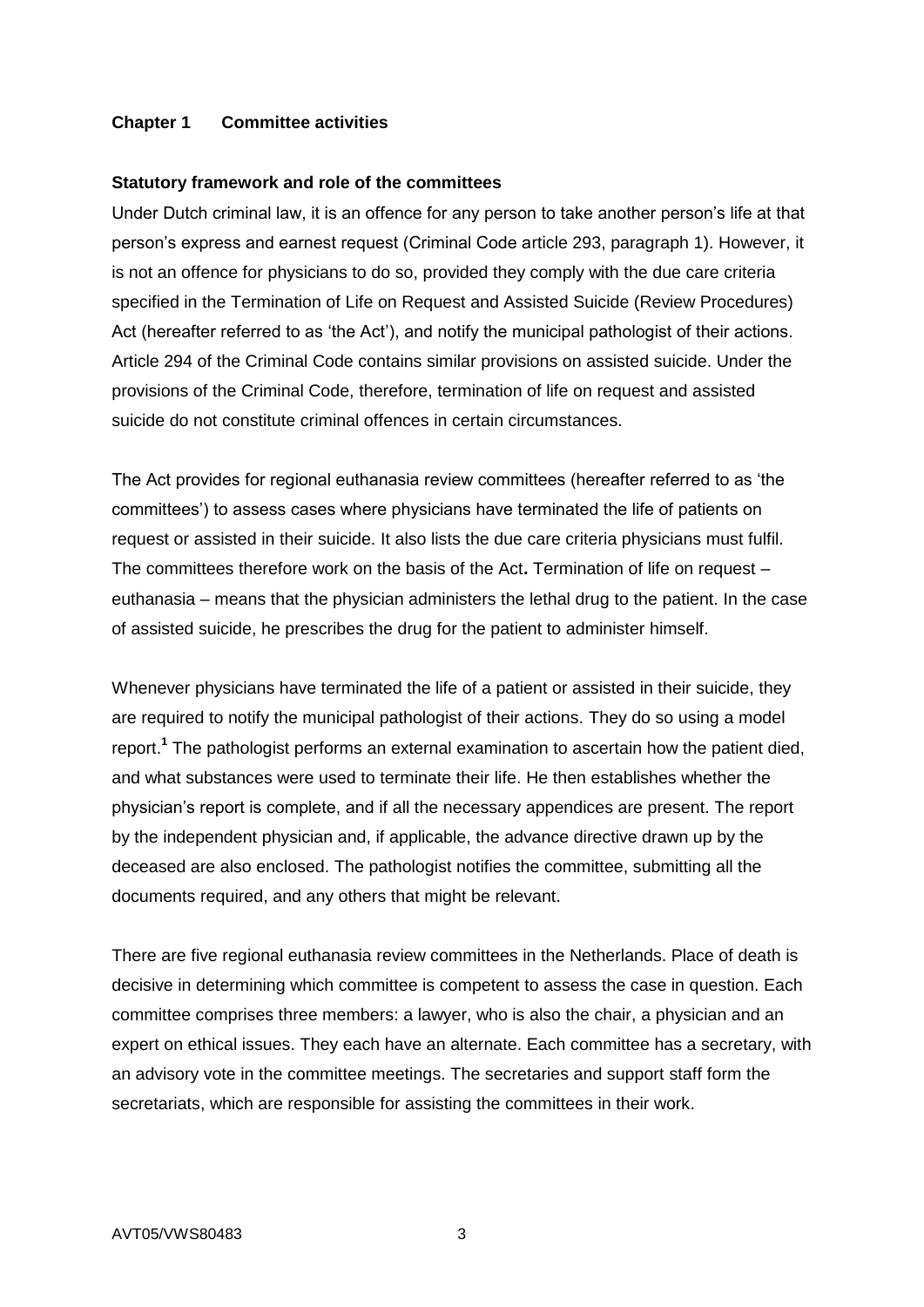The secretariats fall under the Central Information Unit on Health Care Professions**,** an agency of the Ministry of Health, Welfare and Sport. The Unit has offices in Groningen, Arnhem and The Hague, where the committees meet every month.

If a committee has any questions about a report, the physician in question will be informed. He may then be invited to give further information in person. More often, however, he will be asked to respond in writing. The physician must receive notification of the committee's findings within six weeks. If the committee has further questions, this period may be extended once.

The committees are competent to assess cases in which a physician has terminated a patient's life on request, or assisted in their suicide. But there are a number of cases in which they are not competent.<sup>2</sup> If a physician has terminated the life of a patient without their having explicitly requested it, the municipal pathologist must submit the case directly to the public prosecutor. The review procedure set down in the Act is not intended for such cases.

The committees give multidisciplinary findings on the cases they assess. In the majority, they conclude that the physician has acted in accordance with the due care criteria. In such cases, only the physician is informed of the committee's findings. In very few cases – four in 2004 – the committees find that the physician has not acted in accordance with one or more of these criteria. The committee will then submit its findings to the Board of Procurators General and the Health Care Inspectorate. The Board will decide whether or not to prosecute. The Inspectorate decides in the light of its own tasks and responsibilities whether any further action should be taken. This may range from interviewing the physician to disciplinary action. The committees hold consultations with the Board and the Inspectorate every year.

The purpose of the legislation governing termination of life on request and assisted suicide is to safeguard and improve the standards of physicians' intervention in such cases. The main principle is to ensure that they act in all openness. The due care criteria are the parameters within which the committees perform their main task, i.e. assessing cases in which a physician has terminated the life of a patient on request, or assisted them in committing suicide. In doing so, the committees are instrumental in safeguarding standards.

 $\overline{a}$ 

<sup>&</sup>lt;sup>1</sup> This form can be viewed on [www.toetsingscommissieseuthanasie.nl](http://www.toetsingscommissieseuthanasie.nl/)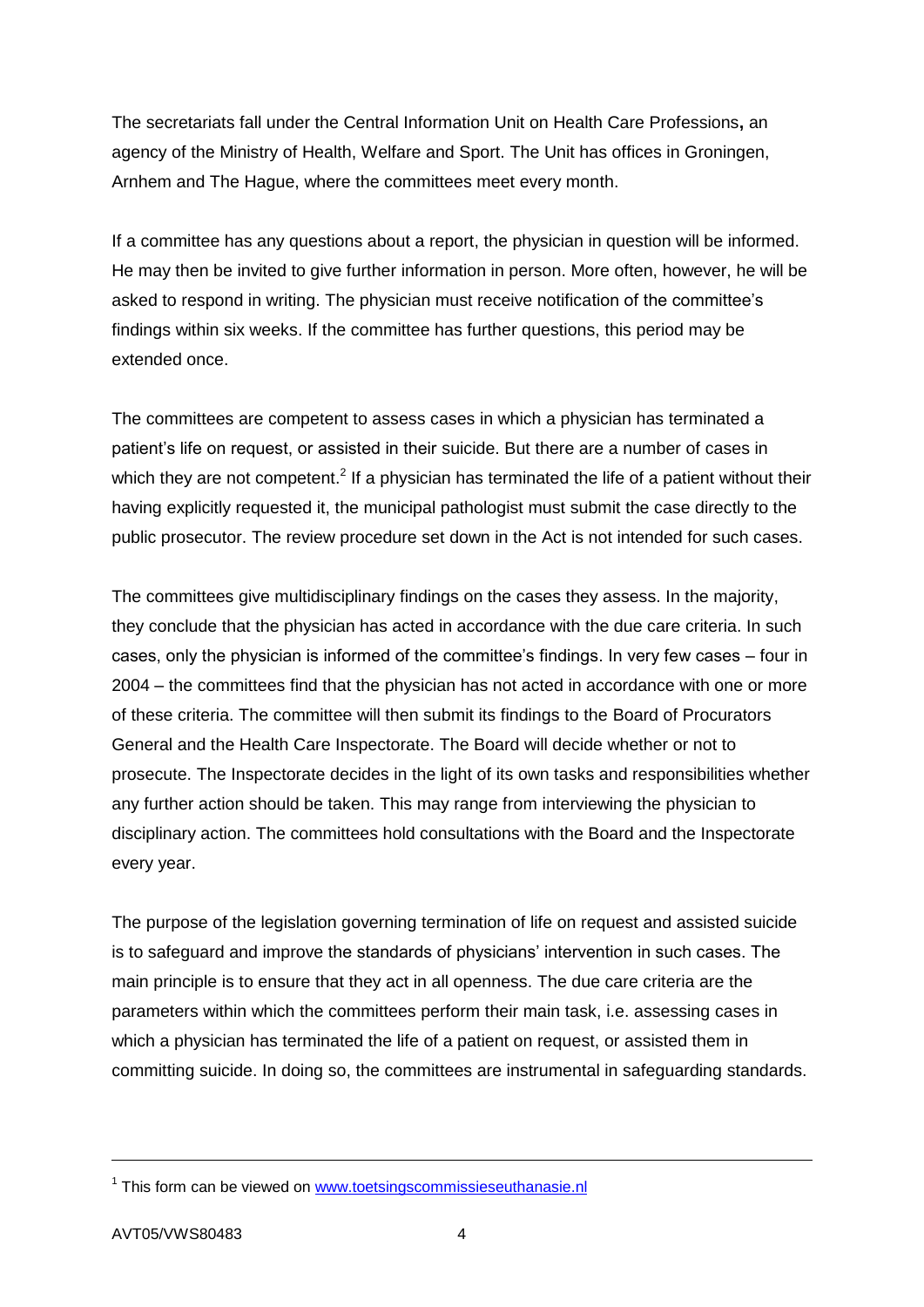The committees also help to raise standards, for instance by providing information and helping the Euthanasia in the Netherlands Support and Assessment Project (SCEN) to train physicians to perform independent assessments. They also give presentations to Municipal Health Services, GPs and foreign delegations, using examples from practice to provide information on applicable procedures and the due care criteria.

To ensure uniformity, the chairs of the committees and their deputies regularly hold meetings. There are also agreements about working methods. If, for instance, a committee finds that a physician has not acted in accordance with the due care criteria, it will pass on its draft findings to the chairs of all the committees for their comments. The committee in question will take these comments into account when issuing its findings.

# **Developments in 2004**

A number of developments were relevant to the committees' work. They included the debate on terminal sedation and on the issue of dementia in relation to euthanasia. Physicians' willingness to notify them of euthanasia or assisted suicide continued to be a concern.

# *Willingness to notify and number of notifications in 2004*

A high percentage of notifications helps to shed light on how physicians are dealing in practice with the issue of euthanasia. That is an important aim of policy, along with ensuring that due care is taken. It should be noted here that a fall or rise in the number of notifications does not necessarily mean that physicians are less or more willing to notify the committees, as is sometimes mistakenly implied in the press. After all, to determine the degree of willingness, the number of notifications would have to be compared with the total number of cases of euthanasia and assisted suicide in the Netherlands.

In 2004, the committees received 1,886 notifications of euthanasia and assisted suicide. This meant that the falling trend in number of notifications, which began in 1999, came to a halt in 2004. The committees were also looking into ways to increase physicians' willingness to notify them. As the study conducted by Van der Wal and Van der Maas concluded, it is important for physicians to know exactly how they should be fulfilling the due care criteria. $3$ 

 $2$  See article 1, paragraph 2 of the guidelines on the work of the regional euthanasia review committees, adopted on 18 June 2003

<sup>3</sup> *Medische besluitvorming aan het einde van het leven*. *De praktijk en de toetsingsprocedure* (Medical decisions at the end of life. Practice and the euthanasia review procedure). G. van der Wal, A. van der Heide, B.D. Onwuteaka-Philipsen and P.J. van der Maas, Amsterdam/Rotterdam, 2003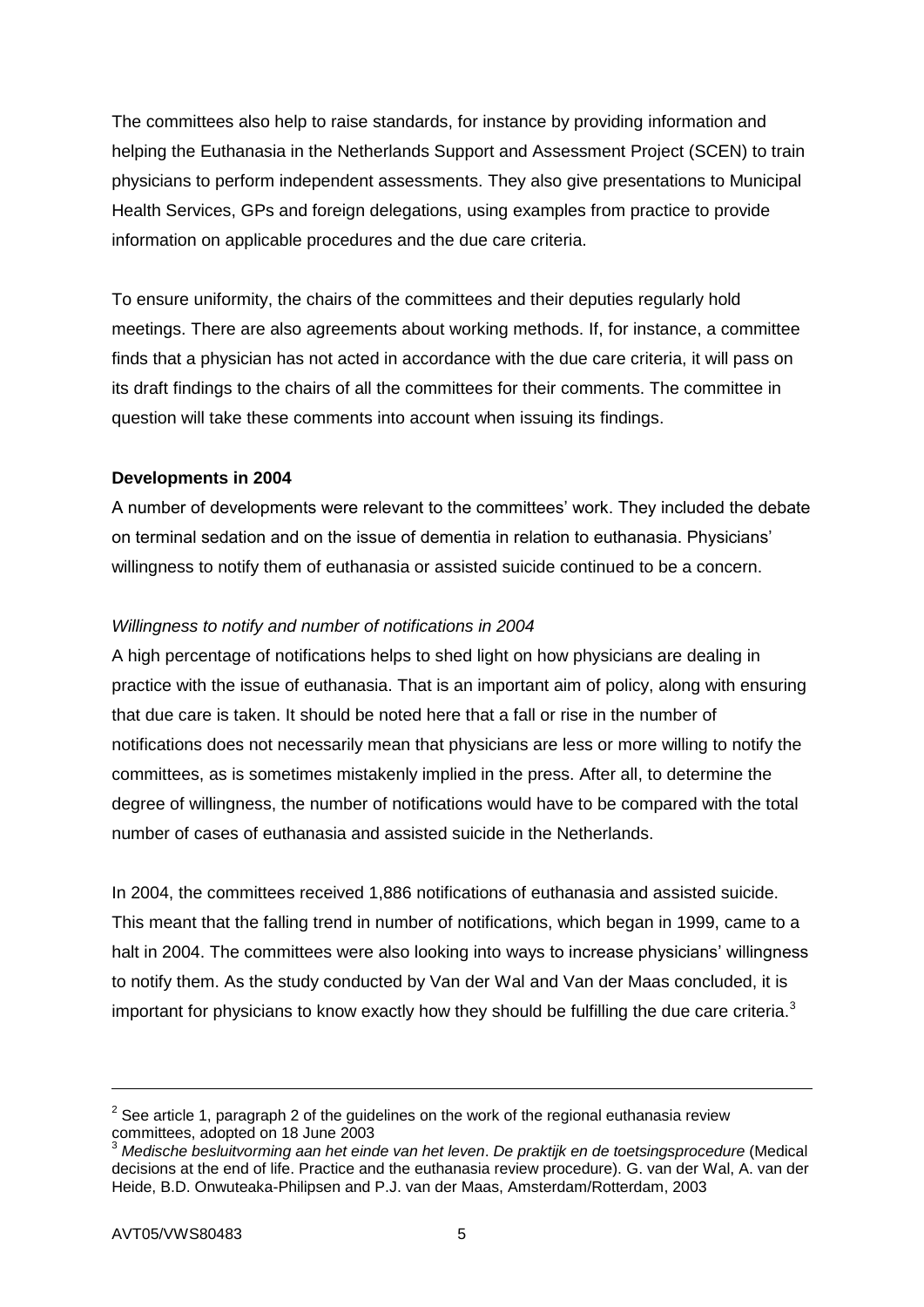There is considerable interest in how the committees reach their conclusions in individual cases, and the considerations involved. This report examines each due care criterion in turn, using cases to illustrate how the committee in question reached its conclusion. If more is known about this, it is likely that physicians will be more willing to notify the committees of their actions.

This is also the reason why the State Secretary for Health, Welfare and Sport has decided to publish the committees' findings. Preparations are now under way.

### *Terminal sedation*

In 2004, the public debate on terminal sedation, partly in relation to euthanasia, flared up again. The medical profession is currently drafting guidelines on sedating patients. Given current interest in the subject, and the importance of harmonisation and of exchanging views on the matter, the committees will be holding a special meeting on this theme for all their members and alternates in 2005.

It is important to distinguish between terminal sedation, where the intention is to relieve suffering, and euthanasia, where the intention is to end life. Terminal sedation, accompanied in most cases by a decision no longer to administer fluids or food, is a normal medical procedure, and the patient usually dies of natural causes. In determining whether due care has been taken, the medical grounds for terminal sedation are of particular importance, together with the degree of sedation needed, the life expectancy of the patient when he is sedated, the type of sedative and dosage chosen, and the decision-making procedure, including informing the patient. The study by Van der Wal et al. devotes attention to this issue. It concludes that euthanasia was discussed in approximately half the cases in which terminal sedation was decided on, that in 14% of cases the patient opted for terminal sedation instead of euthanasia, and that in 10% of cases terminal sedation was decided on because the patient had made no explicit request for euthanasia.<sup>4</sup>

There are some exceptional situations in which terminal sedation is not effective. Patients sometimes continue to be agitated, in pain or short of breath or suffer a loss of dignity they had indicated beforehand would be intolerable to them. If the patient had requested euthanasia on an earlier occasion, and if an independent physician had already been consulted before sedation was administered, euthanasia could still be performed, provided the patient had already been informed that this situation could arise.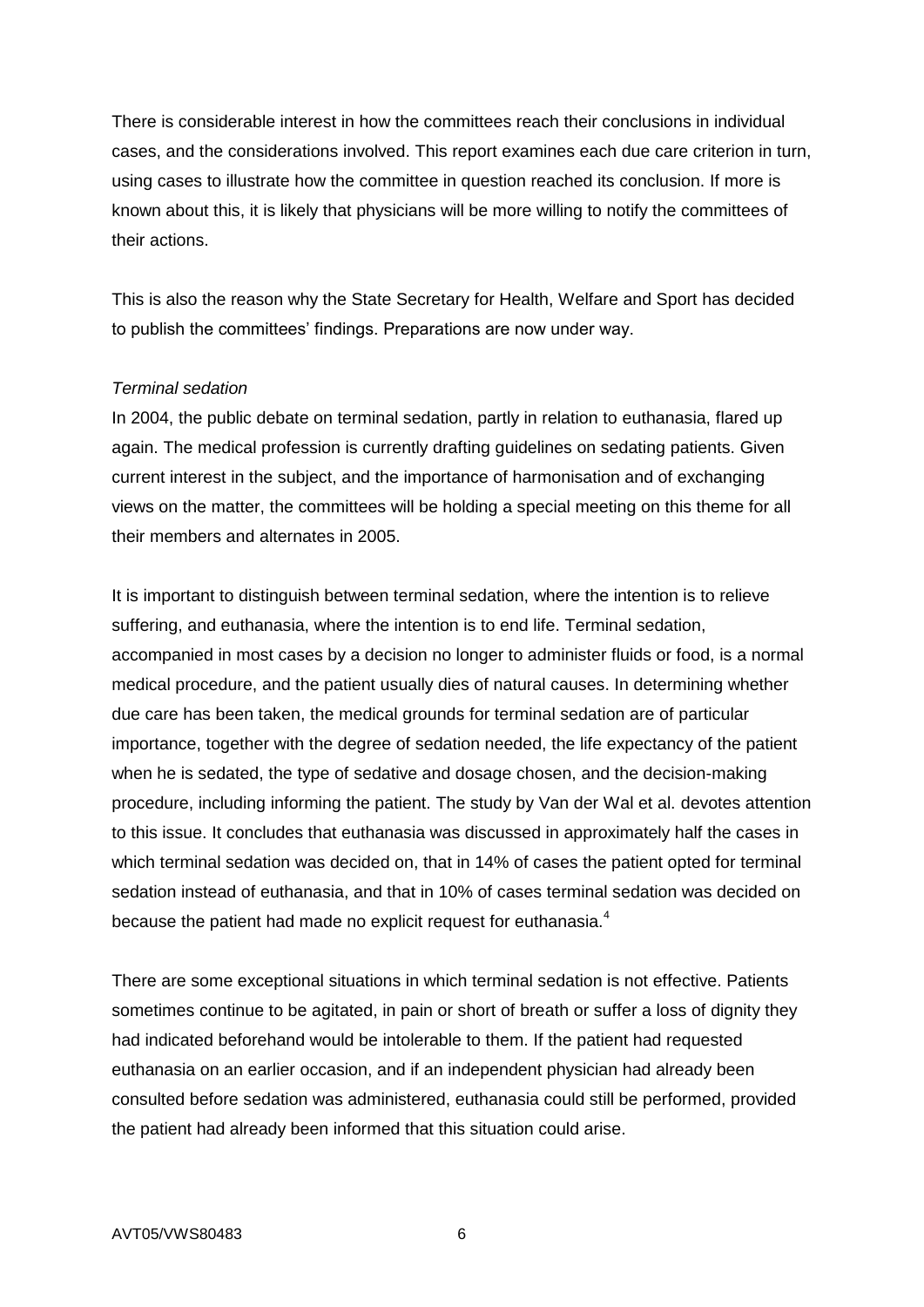# *Euthanasia and dementia*

The committees received one notification in 2004 involving the problem of euthanasia and dementia. In this case, the North Holland committee found that the physician who had performed euthanasia on this patient acted in accordance with the due care criteria. Generally speaking, it is not always possible to perform euthanasia in accordance with the due care criteria when the patient in question is suffering from Alzheimer's disease. As applies in every individual case, careful consideration will have to be given to all the facts and circumstances. Of crucial importance are the due care criteria that the request for euthanasia was voluntary and well-considered, and that the patient's suffering was unbearable with no prospect of improvement. As the specific circumstances in this case show, review of these two criteria may lead to the conclusion that the physician acted in accordance with both, even when the patient in question is suffering from Alzheimer's. Chapter 3 looks at this subject in more detail under the heading "Unbearable suffering with no prospect of improvement".

 $\overline{a}$ 

<sup>4</sup> Van der Wal et al, 2003, page 83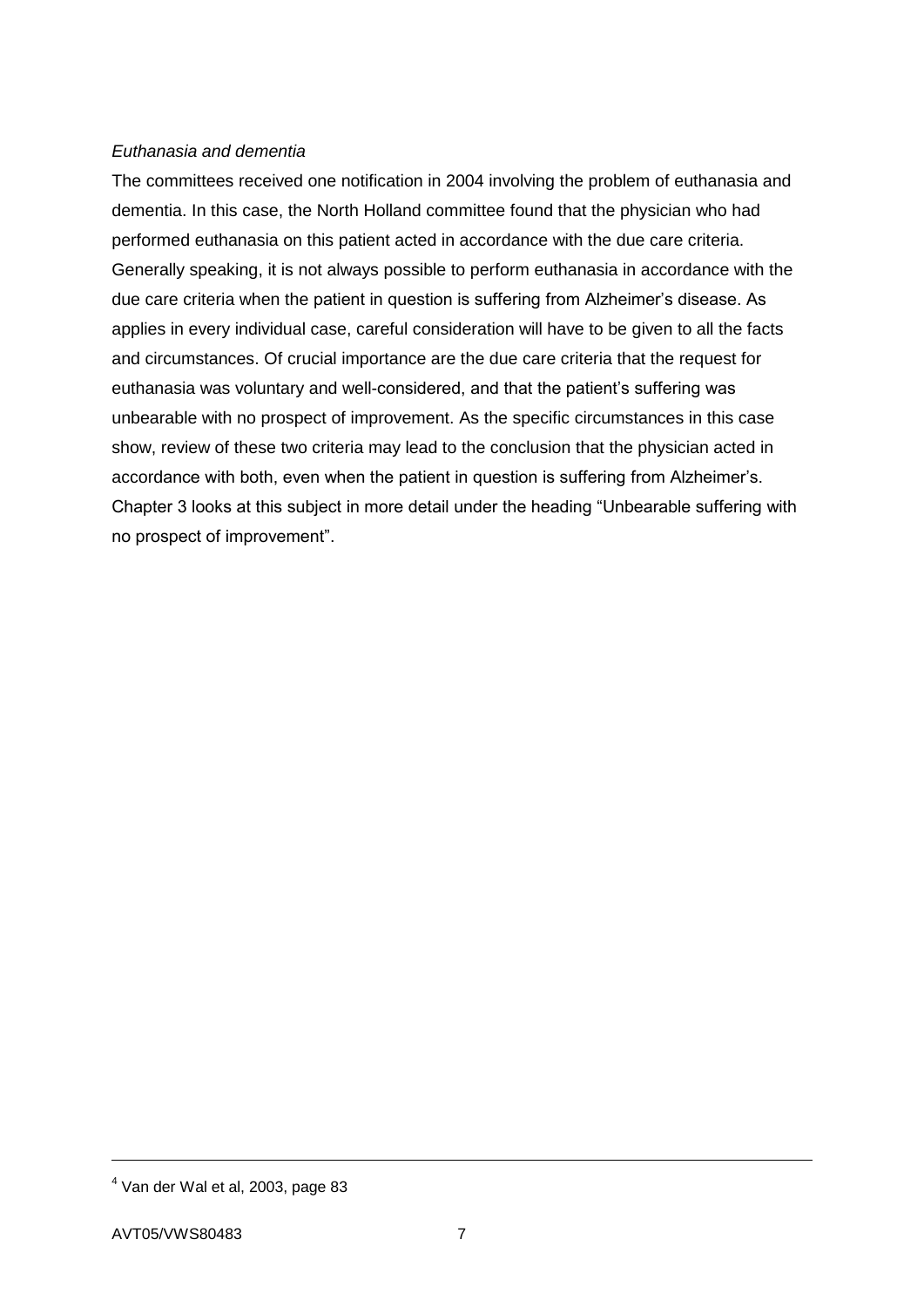# **Chapter 2 Overview of notifications**

# 1 January 2004 to 31 December 2004

### *Notifications*

The committees received 1,886 notifications in the year under review.

# *Euthanasia/assisted suicide*

There were1,714 cases of euthanasia, 141 cases of assisted suicide and 31 cases involving a combination of the two.

# *Physicians*

In 1,646 cases, the notifying physician was a general practitioner, in 188 cases a medical specialist working in a hospital, and in 52 cases a physician working in a nursing home.

### *Illnesses*

The illnesses were as follows:

| Cancer                                 | 1,647 |
|----------------------------------------|-------|
| Cardiovascular disease                 | 24    |
| Neurological disorders                 | 63    |
| Pulmonary disorders, other than cancer | 34    |
| <b>AIDS</b>                            | 4     |
| Other                                  | 73    |
| Combination                            | 41    |

### *Location*

In 1,530 cases, patients died at home, in 177 cases in hospital, in 65 cases in a nursing home, in 62 cases in a care home, in five cases in another institution, and in 47 cases elsewhere (e.g. in a hospice or at the home of a relative).

# *Competence and findings*

The committees deemed themselves competent to handle all the cases submitted to them. In four cases in this review year they found that the attending physician had not acted in accordance with the due care criteria.<sup>5</sup>

<sup>&</sup>lt;sup>5</sup> The overview is of all notifications received in 2004. Notifications received at the end of the year are dealt with in 2005, given the time needed to review them. The committee's findings on these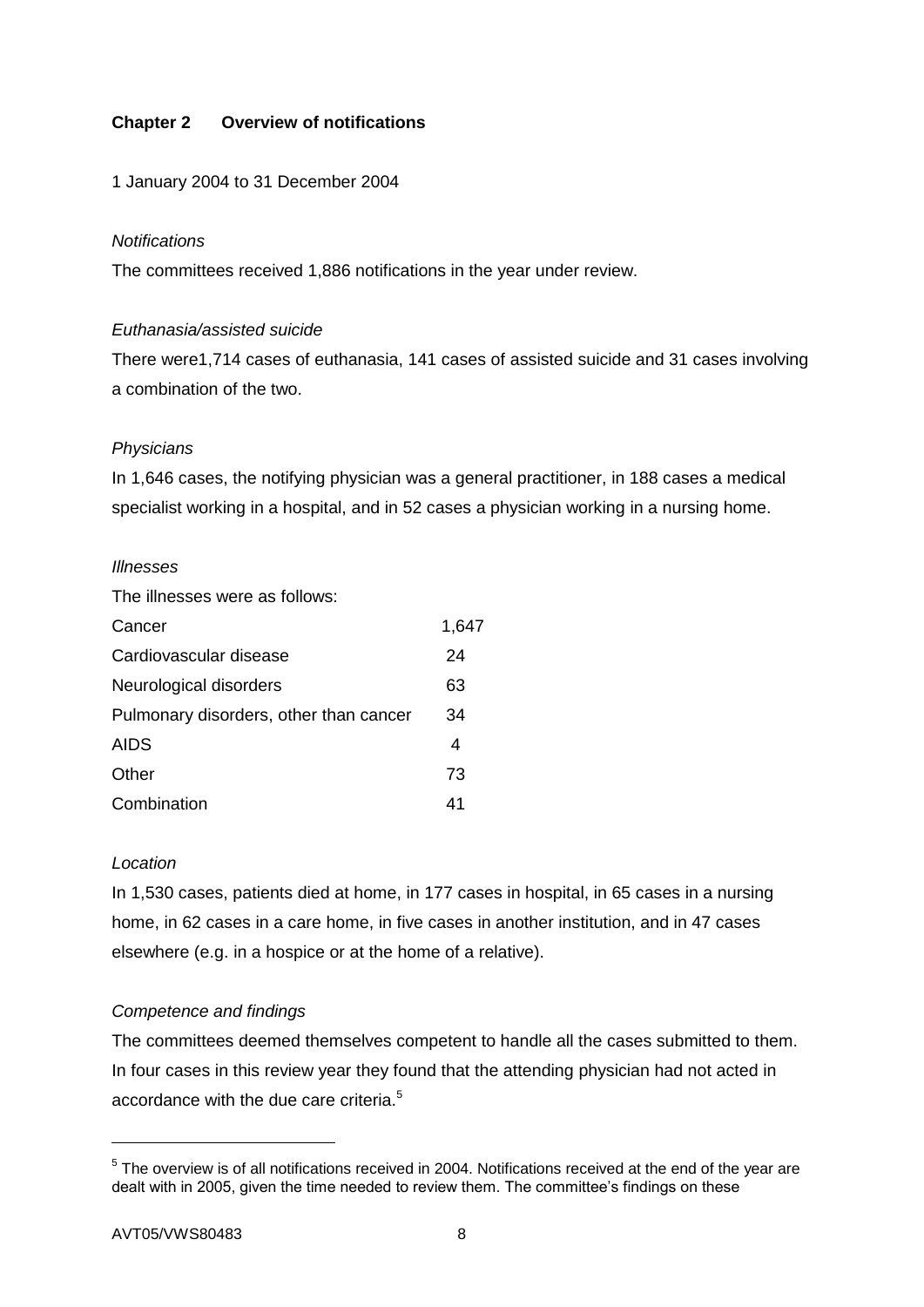# *Length of assessment period*

The average time that elapsed between the notification being received and the committee's findings being returned to the physician was 30 days.

notifications are therefore included in next year's report. All four of the cases referred to here were received in 2004, and the committees' findings were issued in the same year.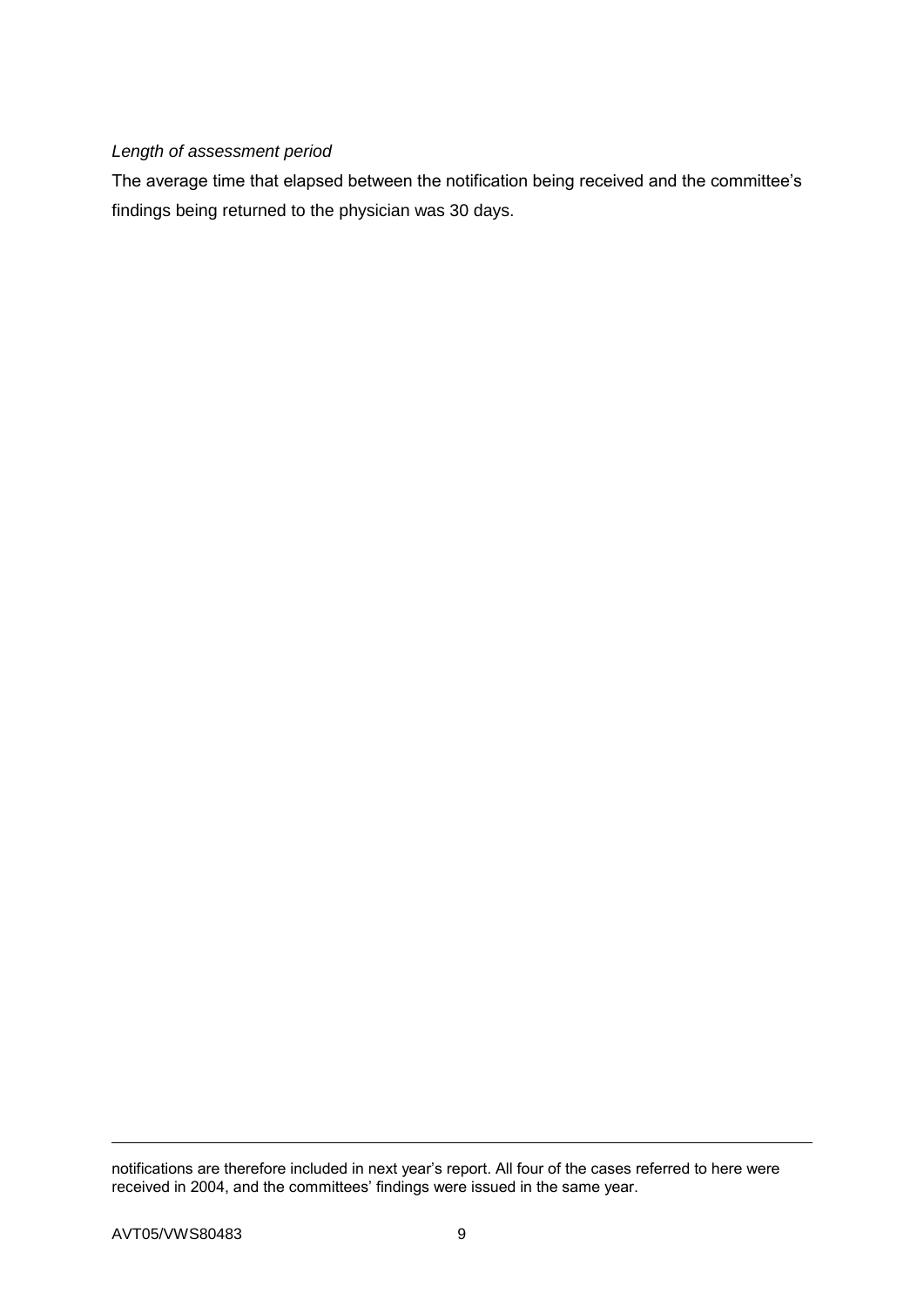### **Chapter 3 Due care criteria**

#### **General**

In their findings, the committees indicate whether or not, on the basis of their assessment, the physician has acted in accordance with the due care criteria. These criteria, as referred to in article 293, paragraph 2 of the Criminal Code, are as follows.

Physicians must:

a. be satisfied that the patient's request is voluntary and well-considered

b. be satisfied that the patient's suffering is unbearable and there is no prospect of improvement

c. inform the patient of his or her situation and further prognosis

d. discuss the situation with the patient and come to the joint conclusion that there is no other reasonable solution

e. consult at least one other physician with no connection to the case, who must then see the patient and state in writing that the attending physician has satisfied the due care criteria listed in a to d

f. exercise due medical care and attention in terminating the patient's life or assisting in his/her suicide.

The following two cases illustrate how the physicians' reports are examined for compliance with these criteria. In practically every case, the committees find that the physician has acted in accordance with them. That applies to these two cases too. The committees cite cases in order to give an idea of the problems they have dealt with in the year under review. This may give a distorted view, since reports seldom lead to discussion in the committee meetings.

# **Case 1**

*In 1990, a 55-year-old woman was diagnosed with a mammacarcinoma in the left breast. A lumpectomy was performed, followed by radiotherapy. In 1996, she underwent a mastectomy after a mammacarcinoma was discovered in her right breast. The patient was again given radiotherapy. She also underwent an ovariectomy and was prescribed Nolvadex. In August 2002, metastases were found in her bones, skin and lymph glands. The patient was given palliative hormonal and chemotherapeutic treatment. There was no longer any prospect of recovery. The pain increased, and morphine was administered intravenously, bringing it reasonably under control. The patient's suffering was caused by*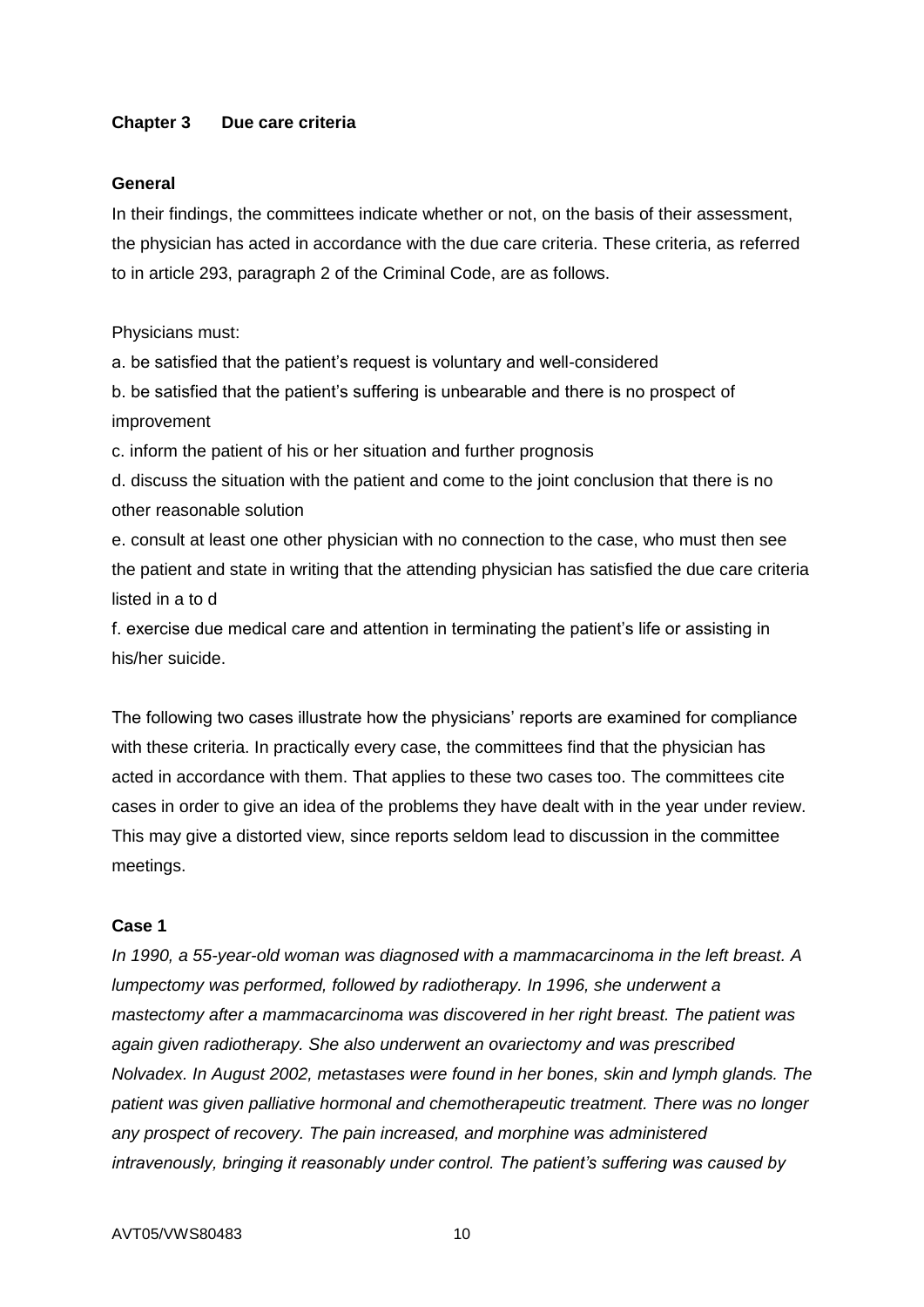*physical deterioration and her dependence on care. Her condition could only deteriorate further. She no longer experienced any pleasure, and her life had lost all meaning. Her physical and mental suffering was unbearable. All possibilities to relieve her suffering had been exhausted. The documents show that the attending physician had informed the patient adequately of her situation and her prospects.*

*The physician expected the patient to die within several weeks if euthanasia was not performed. In early January 2004, the patient made a specific request for euthanasia. She repeated the request on several occasions and signed a euthanasia directive. The husband, mother and children of the patient were aware of her request, and respected her wishes. According to the physician no pressure was brought to bear on the patient, and she was aware of her physical condition and the implications of her request.*

*A SCEN physician was called in to give an independent assessment. He visited the patient, and his report shows that though intravenous administration of morphine kept the patient's pain under control, she found her situation unbearable, and without prospect of improvement. The patient frequently suffered from nausea and had to vomit. She could only manage sips of water. During the night, she suffered from hallucinations, and could not tolerate the medication to suppress them. The patient was continually aware of the fact that her liver had swollen to immense proportions, and that she was wholly dependent on others. During her talk with the independent physician, she was weak, but lucid. He felt that she could think rationally.*

*During the interview with the independent physician the patient and her husband became very emotional. This, he felt, was understandable. In his opinion, the patient's request was voluntary and well-considered, and her suffering unbearable with no prospect of improvement. He felt that the due care criteria had been fulfilled. The attending physician administered Pentothal and Pavulon intravenously. The patient died with her family at her bedside.*

### **Case 2**

*In 2001, a 62-year-old man was found to have non-small-cell bronchial carcinoma in the right upper lobe with lymphogenic metastases. Recovery was no longer possible. Treatment comprised radiation therapy and first and second line chemotherapy. A brain metastasis was diagnosed two years later, for which he received palliative radiotherapy and dexamethasone. The symptoms became more serious as a result of the metastasis. The*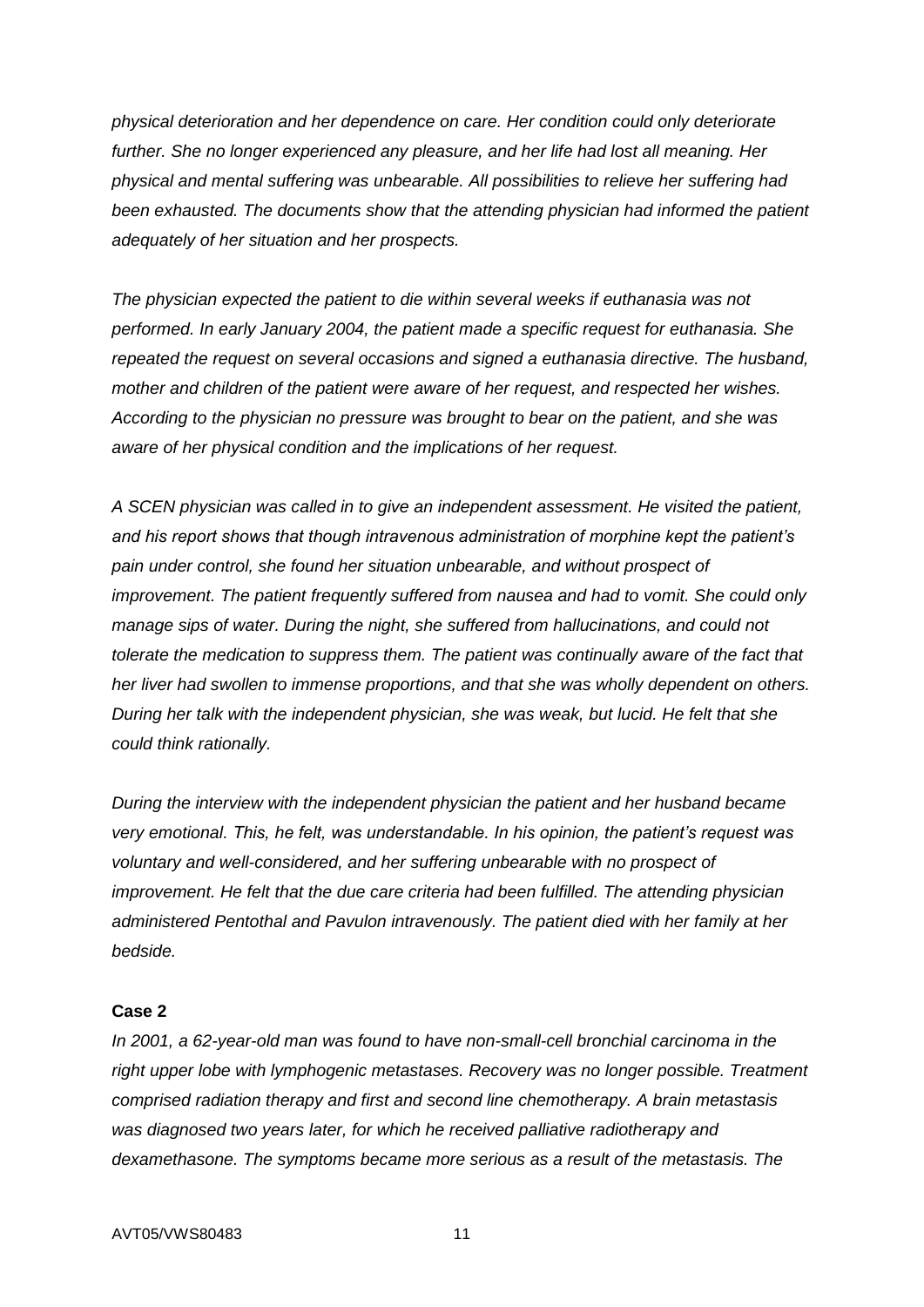*patient suffered loss of memory, could not concentrate, was agitated and had mood swings, becoming aggressive, apathetic and remote in turn. He was bedridden. The patient's suffering became unbearable as a result of his agitation, his total dependence on others, his coughing fits, and the fact that he was finding it increasingly difficult to communicate. He had indicated in advance that he would find this situation unbearable. He rejected terminal sedation as an option, because it would only prolong a situation he regarded as unbearable. The documents show that the attending physician had informed the patient adequately of the situation he was in and his prospects*.

*The attending physician expected the man to die within one or two weeks, if euthanasia was not performed. The patient first made a specific request for euthanasia in late December 2003. He then repeated this request daily, in the presence of his wife and children, and of a colleague of the attending physician. The wife and children of the patient were consulted*  about the request for euthanasia. The patient had signed a euthanasia directive in 2002 *which he had reconfirmed in 2003.* 

*When it became clear to the patient that he could lose his powers of reasoning and of expressing himself as a result of the brain metastasis, he gave his wife powers of attorney. According to the attending physician, no pressure was brought to bear on him, and the patient was aware of his physical condition and of the implications of his request.*

*A SCEN physician was called in to give an independent assessment. She saw and spoke to the patient in early January 2004. In her report, she confirmed that the patient's suffering was unbearable and that he had no prospect of improvement. She also confirmed the attending physician's estimate of the patient's life expectancy. He was in the terminal stages of life. When the independent physician saw him, he was no longer capable of speech. He could only respond to her questions by moving his head. According to the independent physician, the patient's pain, helplessness and desperation were the reasons for his request for euthanasia and for invoking his euthanasia directive.*

*The patient was suffering from loss of control, anxiety, mood swings and helplessness, mainly as the result of the loss of brain function. His request was voluntary and wellconsidered, and the independent physician was of the opinion that the due care criteria had been fulfilled. The attending physician administered Pentothal and Pavulon intravenously, and the patient's wife and children were at his bedside.*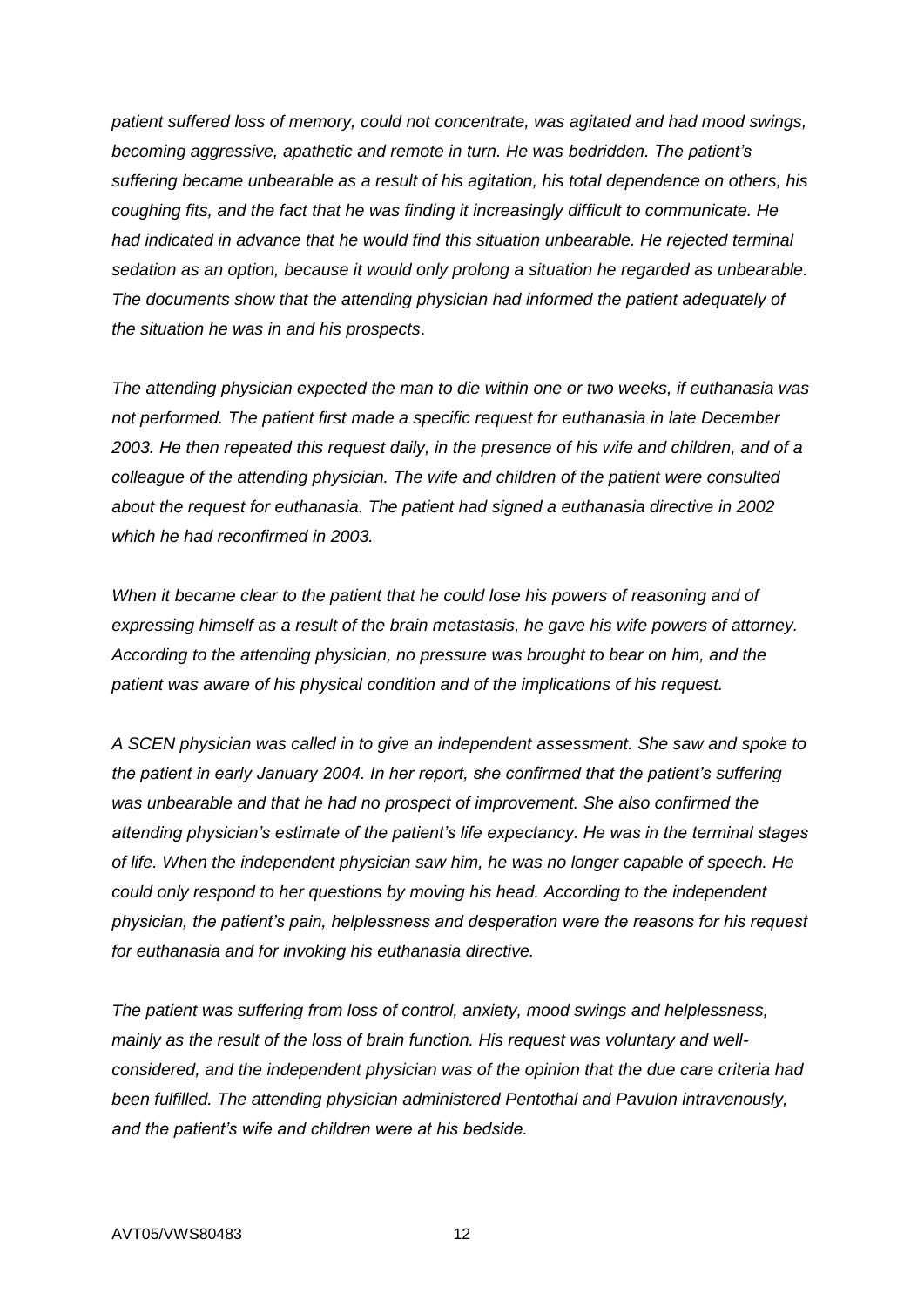# **Specific**

Cases are cited below to illustrate how the committees assessed the reports on the basis of the due care criteria, and which elements were of importance to them in reaching their findings. These cases also illustrate the problems confronting the committees in 2004.

### **a. Voluntary and well-considered request**

*The attending physician is satisfied that the patient's request is voluntary and wellconsidered*.

Patients must themselves request euthanasia, and their request must be voluntary. The physician must ascertain that the patient has not made the request under pressure from the people around him. In assessing the case, the committee investigates when and how the patient made this request.

It is important to be able to establish that the patient's wishes are well-considered. Though the family, and often the nursing and care staff are involved in discussing the patient's wishes, their agreement is not required. The patient's wishes are what matter.

In order to make a well-considered request, patients need to be fully informed on their illness, their situation, the prognosis, and possible alternatives that might improve their situation.

# *Advance directive*

In the model report, the notifying physician is asked whether the patient has signed an advance directive. That may suggest that such a directive is obligatory. But that is not the case.

In order to fulfil the due care criteria as contained in the Act, the attending physician must be satisfied that the patient's request was voluntary and well-considered. The request is generally made in person, but physicians usually ask their patients to confirm it in writing.

Sometimes, due to the rapid progression of their illness, patients who were previously capable of making informed decisions are no longer able to express their wishes, and thus no longer able to make a request in person. If, however, on an earlier occasion – i.e. when they were capable of making an informed decision – they signed an advance directive requesting euthanasia, the physician may grant this request, provided the other due care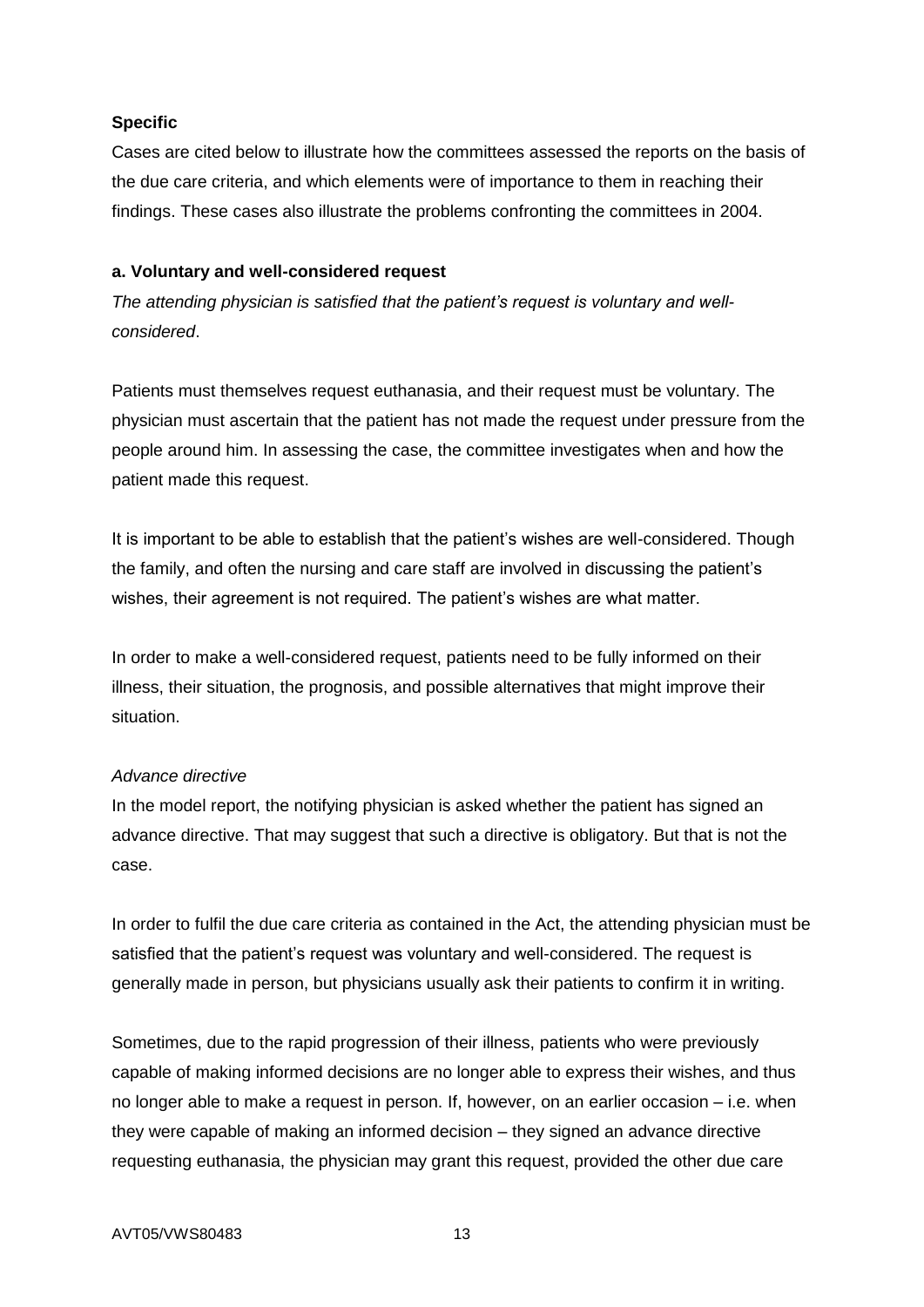criteria have been fulfilled. In such situations, the advance directive stands, as it were, for the request in person.

In order to clear up any misunderstandings about the advance directive, its legal status is now enshrined in the provisions of the Act. An advance directive is of crucial importance when physicians have to decide whether to grant requests for euthanasia from patients who are no longer able to express their wishes at the point at which their request becomes relevant. It is therefore vital to update the directive at regular intervals, and to define as clearly as possible the circumstances in which euthanasia would be the preferred option. The clearer and more factual the advance directive, the more pointers it gives the physician in reaching a decision.

In many cases, patients' desire for euthanasia arises in the course of their illness. In many cases, they remain capable of making informed decisions. The attending physician must be satisfied that the request for euthanasia is indeed voluntary and well-considered. Being able to discuss the approach of death, the wishes of the patient in relation to it, and the opportunities to fulfil them, are all part of the interaction between doctors and their patients. What matters is that the wishes of the patient are clear. Even if they are quite capable of expressing their wishes and request euthanasia in person, an advance directive can help.

For the record, even though a patient may have drawn up an advance directive, a physician is never obliged to grant a request for euthanasia. In other words, physicians always have to make their own decision. After all, in the event of euthanasia or assisted suicide, they will be held to account for their actions.

The case of the patient suffering from Alzheimer's whose request for euthanasia was granted is presented below. In this case, there was a difference of opinion between the attending physician and the independent SCEN physician, as regards both the patient's ability to make informed decisions, and whether his suffering could be described as unbearable. After receiving the independent physician's assessment, the attending physician sought a second opinion. He consulted another three specialists.

With regard to the patient's wish for euthanasia, these specialists each concluded that he was capable of making an informed decision, that his desire for euthanasia was persistent and that he had considered the implications of his decision. The committee was of the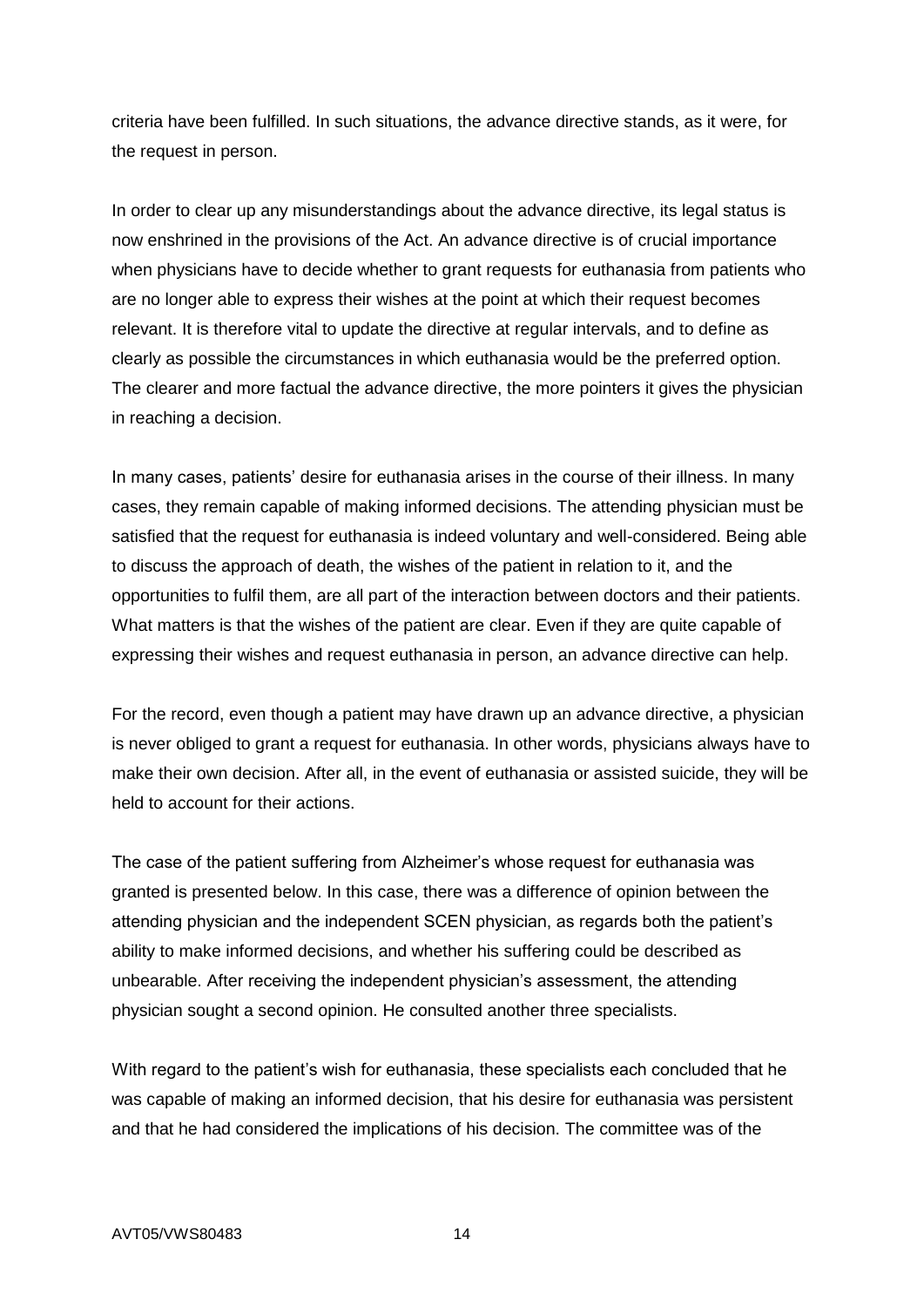opinion that the attending physician, confronted with opposing views, and given his own opinion, was justified in attaching more significance to the opinion of the specialists.

#### **Case 3 (Alzheimer's patient)**

*A 65-year-old man had been suffering from Alzheimer's disease for the past three years. The depression he suffered as a result of his illness could be treated successfully with medication. The patient also went to a nursing home for treatment during the day. The fact that he could no longer function independently in any way was a source of unbearable suffering. He also suffered from his understanding of what the future held for him, as the dementia progressed. When he was first diagnosed with Alzheimer's, he told his attending physician that he had no wish to see it through to the bitter end. In the year before euthanasia was performed, he repeatedly asked his doctor to help him commit suicide.*

*The attending physician consulted an independent physician, who agreed that the patient was suffering unbearably from his dependence on others, his awareness that he was deteriorating and losing all sense of decorum, his loss of independence and self-respect, and the knowledge that his situation could only get worse.*

*All the same, the independent physician could not entirely empathise with the patient. He also felt that since the patient's awareness of his shortcomings would decrease as his illness took its course, his suffering would become less unbearable over time.*

*According to the independent physician, though the patient had repeatedly requested euthanasia over a longer period of time, his ability to make an informed decision was debatable, given his inability to follow the physician's reasoning during their interview. The independent physician therefore concluded that the due care criteria had not been fulfilled.*

*After receiving the independent physician's assessment, the attending physician consulted three specialists: a psychologist, a nursing home doctor and a geriatric psychiatrist. From the examination that they each carried out independently, these specialists came to the conclusion that the patient was not suffering from depression, wanted to maintain control over his life and was aware that his illness would eventually deprive him of it. They each came separately to the conclusion that the patient was capable of making a voluntary, wellconsidered request for euthanasia, and that he was aware of the implications of his choice. Given the conclusion reached by these three specialists, the attending physician decided to grant the patient's request. The patient died as a result of assisted suicide.*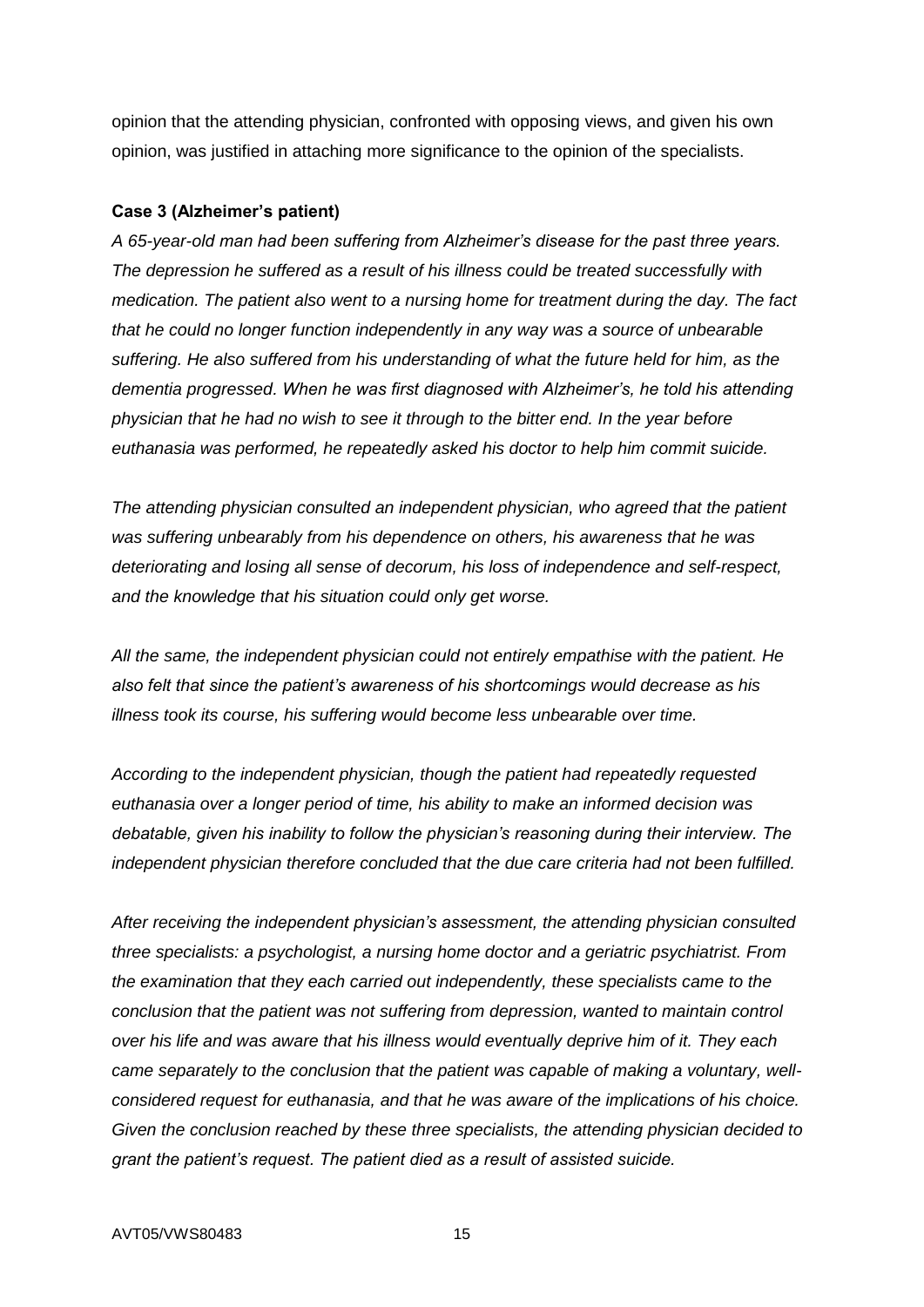*In its assessment, the committee considered the fact that though the independent physician had questioned the ability of the patient to make an informed decision, each of the specialists consulted later came independently to the conclusion that he was most certainly able to do so, and was quite capable of deciding what he wanted and why. According to the committee, the attending physician had fulfilled the criteria of consulting at least one other physician. Confronted with the conflicting opinions of the independent physician and the three specialists consulted later, and given his own views in the matter, the attending physician rightly accorded more significance to the opinion of the three specialists. According to the committee, the attending physician could decide on that basis to assist the patient to commit suicide.* 

*The committee found that the physician had acted in accordance with the due care criteria*.

### **b. Unbearable suffering with no prospect of improvement**

*The physician is satisfied that the patient is suffering unbearably and has no prospect of improvement.*

This criteria has two components: suffering must be unbearable, and there must be no prospect of improvement.

Suffering is without prospect of improvement if that is the prevailing medical opinion, i.e. if the cause of the suffering cannot be removed. In the medical sense, therefore, this can be established fairly objectively.

It is more difficult to establish whether suffering is unbearable, because this is, in principle, person-related, since it is determined by the patient's outlook on life, their physical and mental pain threshold, and their personality. What one person regards as bearable is unbearable for another.

Unbearable suffering is often defined in reports in terms of pain, nausea, shortness of breath, exhaustion, increasing humiliation and dependence, and loss of dignity. Other forms of suffering can also be unbearable. The degree to which these symptoms and circumstances are experienced as suffering differs from patient to patient.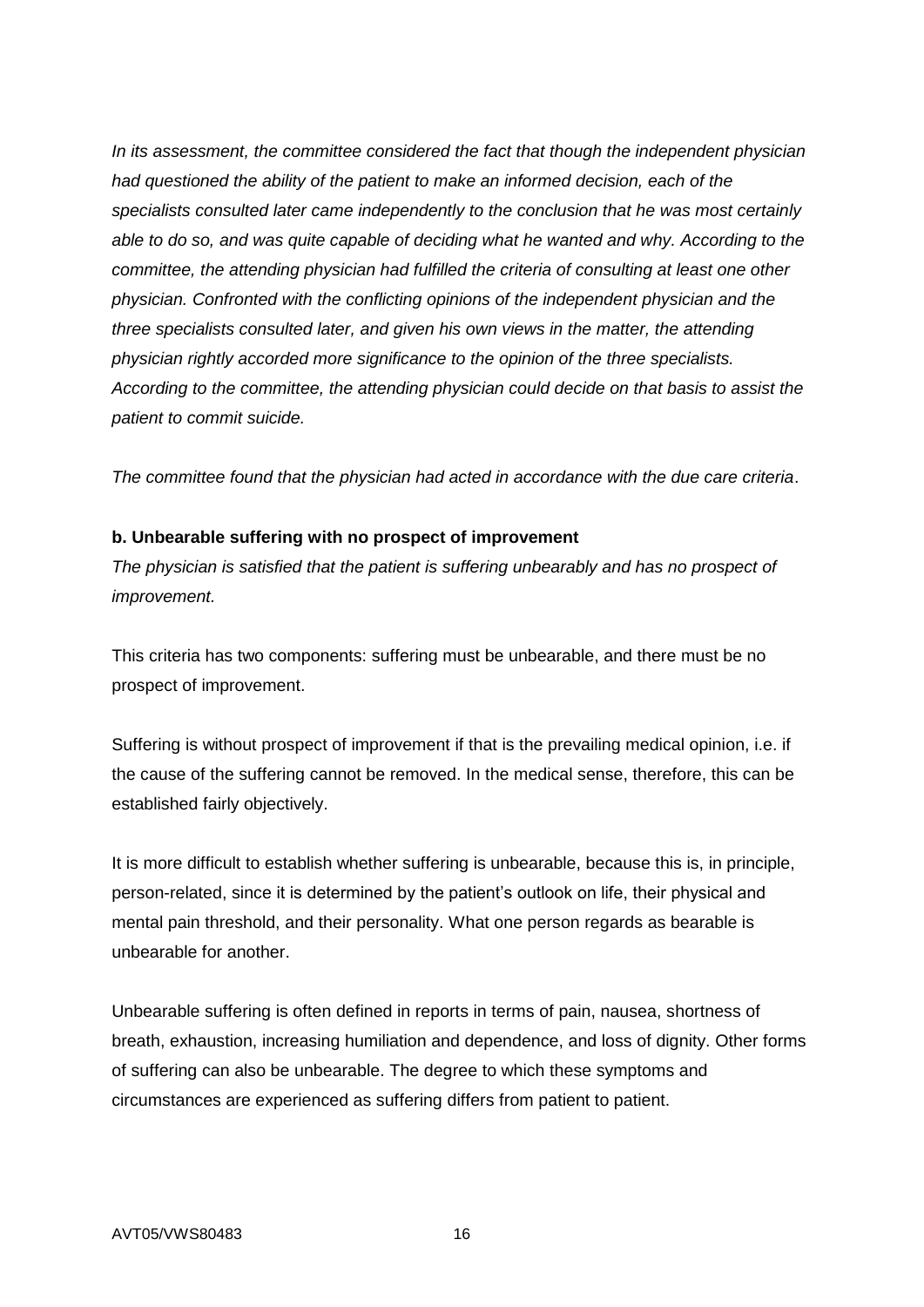In order to assess whether suffering is unbearable, it has to be objectified to some extent. The committees therefore examine whether the physician found the patient's suffering palpably unbearable. The criterion "unbearable suffering" can lead to dilemmas in some specific situations, for instant where patients are comatose or suffering from Alzheimer's disease.

In 2004, a report was received – cited below as case 5 – of euthanasia at the request of a patient who was comatose at the point at which life was terminated.

It is generally accepted by the medical profession that a patient in a deep coma does not suffer unbearably. The committees therefore believe that doctors should adopt a very cautious approach to patients who are no longer able to communicate. Whenever they are notified of euthanasia performed on a comatose patient, they examine each specific circumstance and fact of the case in order to establish whether the physician acted in accordance with the due care criteria. If a patient is in subcoma and shows visible signs of distress, such as groaning, eye movement or shortness of breath, the physician may be satisfied that they are suffering unbearably.

Doctors may face a dilemma if they have promised the patient on an earlier occasion that they will perform euthanasia. If they have made such a promise, a sudden change in the situation may place them under moral pressure. It is therefore advisable for doctors to refrain from making unconditional promises to their patients.

Under the heading 'voluntary and well-considered request', this report has already looked at the issue of advance directives drafted on an earlier occasion by patients who are no longer capable of making an informed decision. A patient in coma may well have drafted such a directive. However, though the patient's wishes play an important role for the physician in deciding whether or not to perform euthanasia, the criterion that suffering must be unbearable with no prospect of improvement still applies.

A case is cited below in which the committee found that the physician could not have been satisfied that the suffering of a comatose patient was unbearable and without prospect of improvement (see case 5).

The criterion 'unbearable suffering' also presents difficulties in the case of patients with Alzheimer's disease. In deciding whether suffering is genuinely unbearable, it may be useful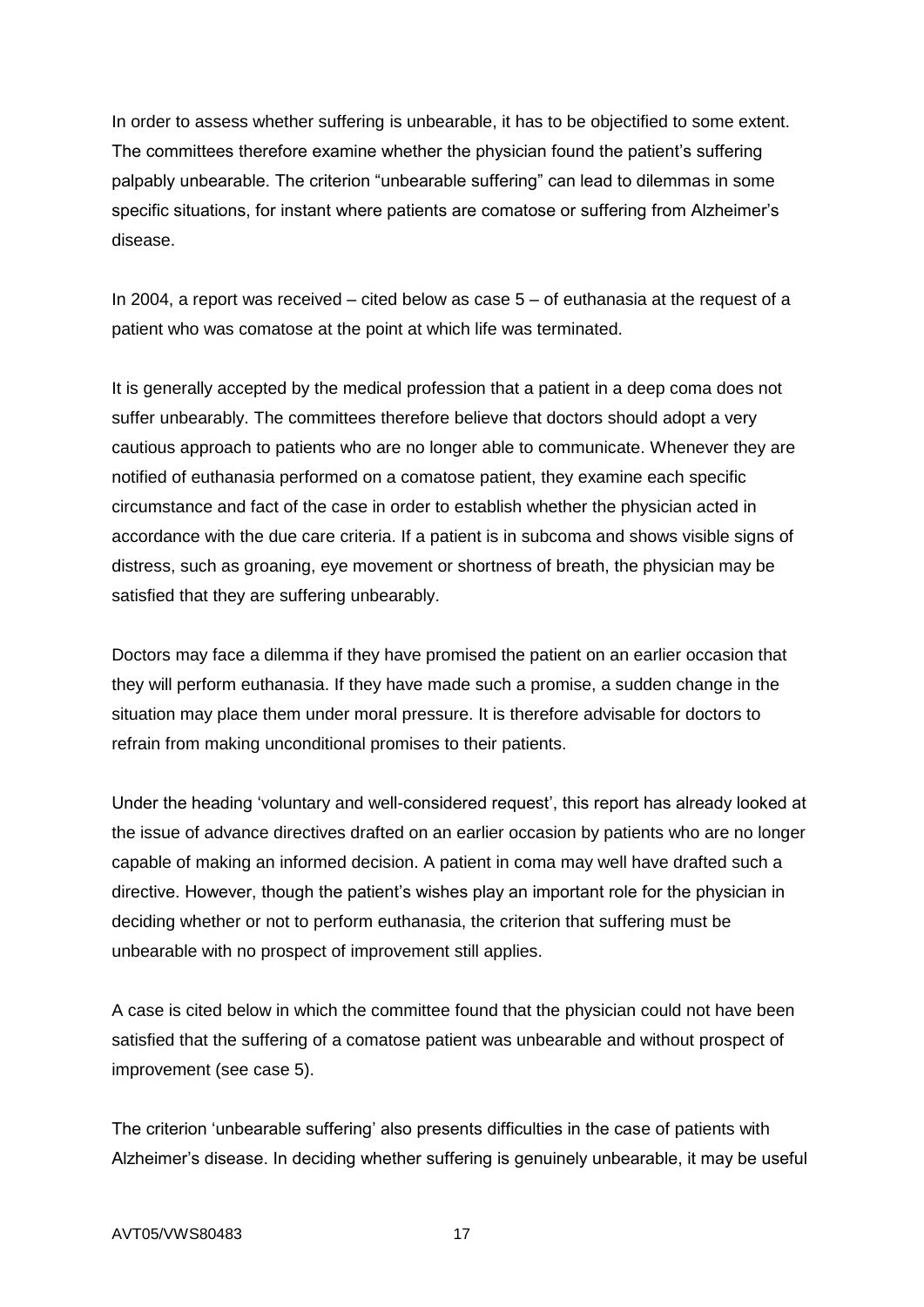to make the distinction generally accepted by the specialist community between suffering in the early stages of dementia (from the unacceptable prospect of further loss of dignity) and suffering at an advanced stage (from the dementia itself, which can be indirectly inferred from the patient's behaviour).

If a doctor believes that a patient in the early stages of Alzheimer's – when there are no relevant somatic complaints – is suffering unbearably, it is important to consult at least one specialist – a psychiatrist or geriatrician – in addition to an independent physician, and to request their assessment in writing. Patients who are aware of the progression of the disease may undergo appalling suffering, even though there is no physical suffering. Case 3 related to a patient in the early stages of Alzheimer's disease. This patient faced the prospect of the inevitable progression of the disease, and the deterioration that would accompany it. The independent physician could not empathise with the man's suffering, because in the future his situation would become more rather than less bearable to him. However it was precisely this prospect of losing control over his life as the disease progressed that was unbearable to the patient, and this was what he did not want to undergo. The attending physician, the specialists he consulted later, and the review committee were all of the opinion that this patient was suffering unbearably.

It sometimes occurs that the attending physician consults an independent physician who comes to the conclusion that a patient is not suffering unbearably. In many cases, however, the independent physician will point out that, as the patient's situation deteriorates, suffering is likely to become unbearable within a certain period of time. In such situations, the attending physician should consult the independent physician again to establish whether suffering has now indeed become unbearable. Depending on the circumstances, the independent physician may need to visit the patient again. In other cases, a phone call between the two physicians will suffice. In these situations, it is in any event advisable for the attending physician to record the phone call or visit in the report he submits to the committee. This matter will be dealt with in more detail under the heading 'Consultation'.

### **Case 4 (unbearable suffering with no prospect of improvement)**

At the point at which the independent physician was consulted, the patient was not yet suffering unbearably. Euthanasia was performed six days later. What had changed in the patient's condition was not clear from the physician's report. The committee therefore asked questions about this.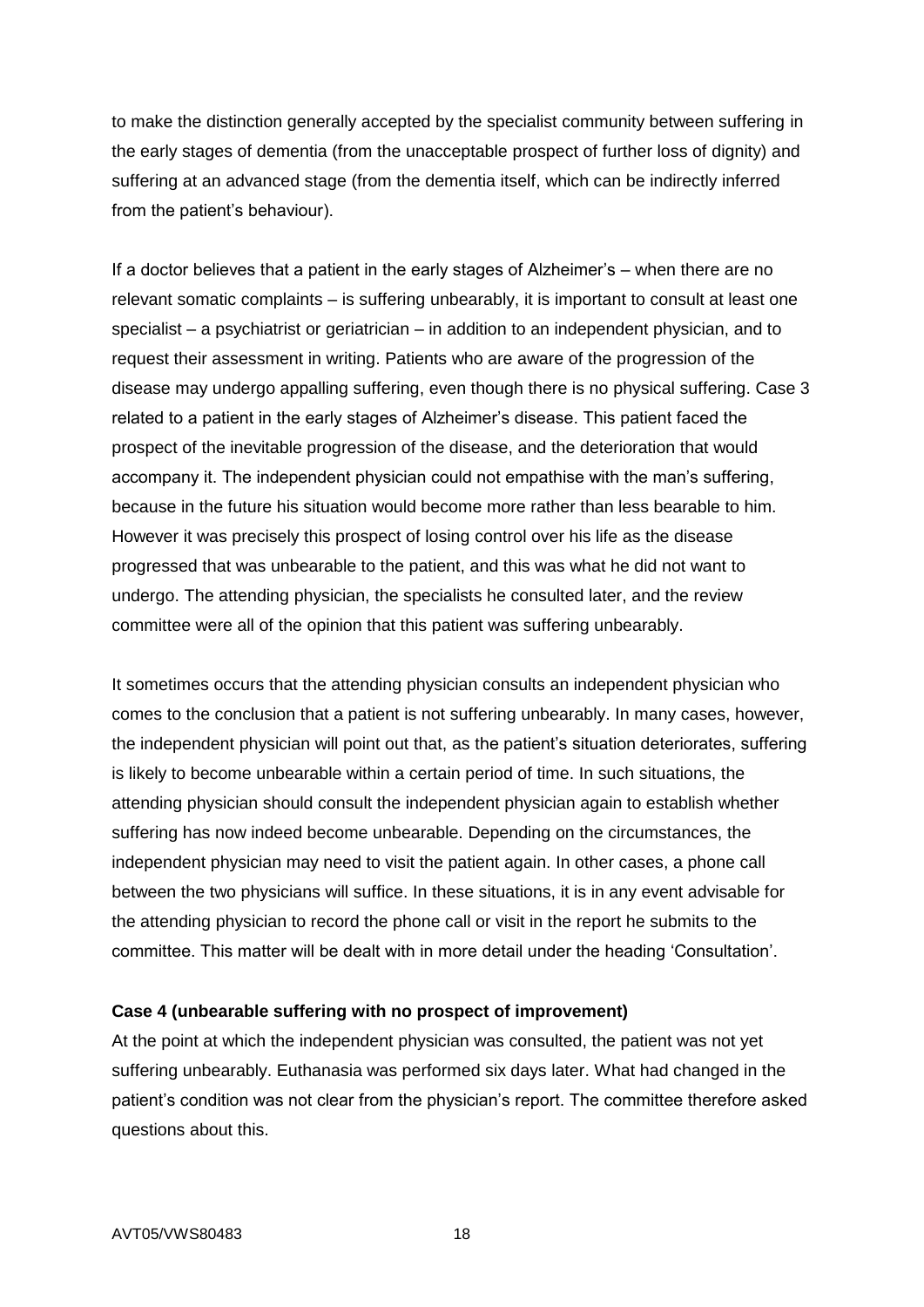*Since December 2003, an 89-year-old woman had been suffering from symptoms that were probably caused by a carcinoma of the colon with metastases in the liver. Given her advanced years, the patient refused all tests and treatment, apart from a blood test and an ultrasound scan of the liver. Recovery was no longer possible. In the months that followed, the patient became increasingly dependent. She had periods of vomiting and diarrhoea, suffered bouts of pain and was at risk of developing a bowel obstruction. For the patient, the suffering ultimately became unbearable, a situation that could not be relieved. She refused further treatment. In early May 2004 she made repeated requests for euthanasia.* 

*The independent physician visited the patient. According to his report, she had already been more or less bedridden for a week, and could only take fluids. She was compos mentis and had a clear understanding of her situation. She said she was reconciled to death and was not suffering from depression. She said that she did not want euthanasia immediately, but wished to have everything properly arranged should anything unforeseen happen. According to the independent physician, the patient was not suffering unbearably when he visited her. Her preference was for a natural death, but knowing that euthanasia was an option made her feel a lot calmer. The patient's request was voluntary and well-considered.*

*The independent physician came to the conclusion that the due care criteria had not all been fulfilled, but that as soon as the patient's suffering became unbearable, and her request for euthanasia relevant, her life could be terminated. He indicated that if euthanasia was not performed within six weeks, another consultation could be requested.*

*Six days after the independent physician had visited the patient, the attending physician performed euthanasia. Since it was evident from the independent physician's report that he was not of the opinion that the patient was suffering unbearably when he visited her, and given that the last notes written by the attending physician in the patient's file dated from three days before this visit, the committee wanted to know what had changed in the patient's condition between the independent physician's visit and the performance of euthanasia six days later.*

*The committee's doctor phoned the attending physician and was told that symptoms indicating the presence of a bowel obstruction had indeed arisen. The patient suffered from terrible nausea and had to vomit repeatedly. She became anorectic and cachectic and was suffering from extreme exhaustion. She had severe, unremitting abdominal cramps.*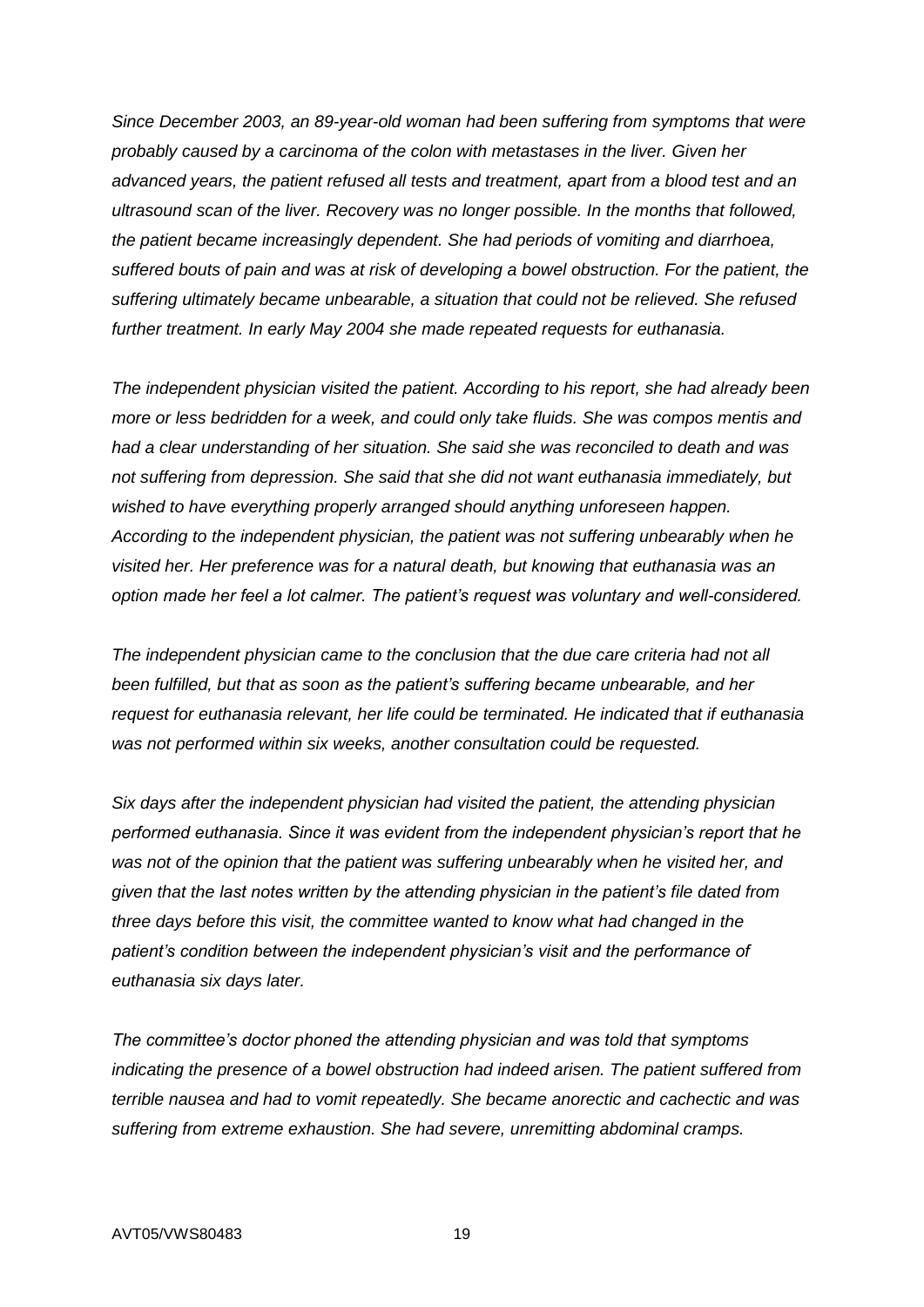*The attending physician had consulted the independent physician by phone. The latter indicated that in this situation he could well understand that the patient's suffering was unbearable.* 

*The committee found that the attending physician had acted in accordance with the due care criteria.* 

# **Case 5 not included**

### **c. Informing the patient**

*The physician has informed the patient of his or her situation and prognosis.*

In assessing this criterion, the committees examine whether and how the physician has informed the patient of his or her illness and prognosis. For patients to make a wellconsidered request, they need to have a full understanding of their illness, the diagnosis, prognosis and possible treatment. It is the physician's responsibility to ensure that the patient is fully informed, and to verify that. This criterion gave rise to no problems in the cases reported.

# **d. No other reasonable solution**

*The attending physician and the patient have come to the joint conclusion that there is no other reasonable solution*

It must be clear that there is no other alternative for the patient, and that euthanasia is the only remaining solution. This criterion shows that the decision-making process is also a matter involving both patient and doctor.

The main priority here is the care and treatment of the patient, limiting and where possible relieving suffering. Before euthanasia becomes an issue, good palliative care must first be provided.

That does not mean to say, however, that every possible type of palliative treatment must first be tried. Some forms of treatment have side effects which are difficult for patients to tolerate. Radiotherapy can have such serious side effects that the disadvantages of treatment outweigh the advantages. Some patients refuse further palliative treatment – in the form, for instance, of higher dosages of morphine – because they are afraid of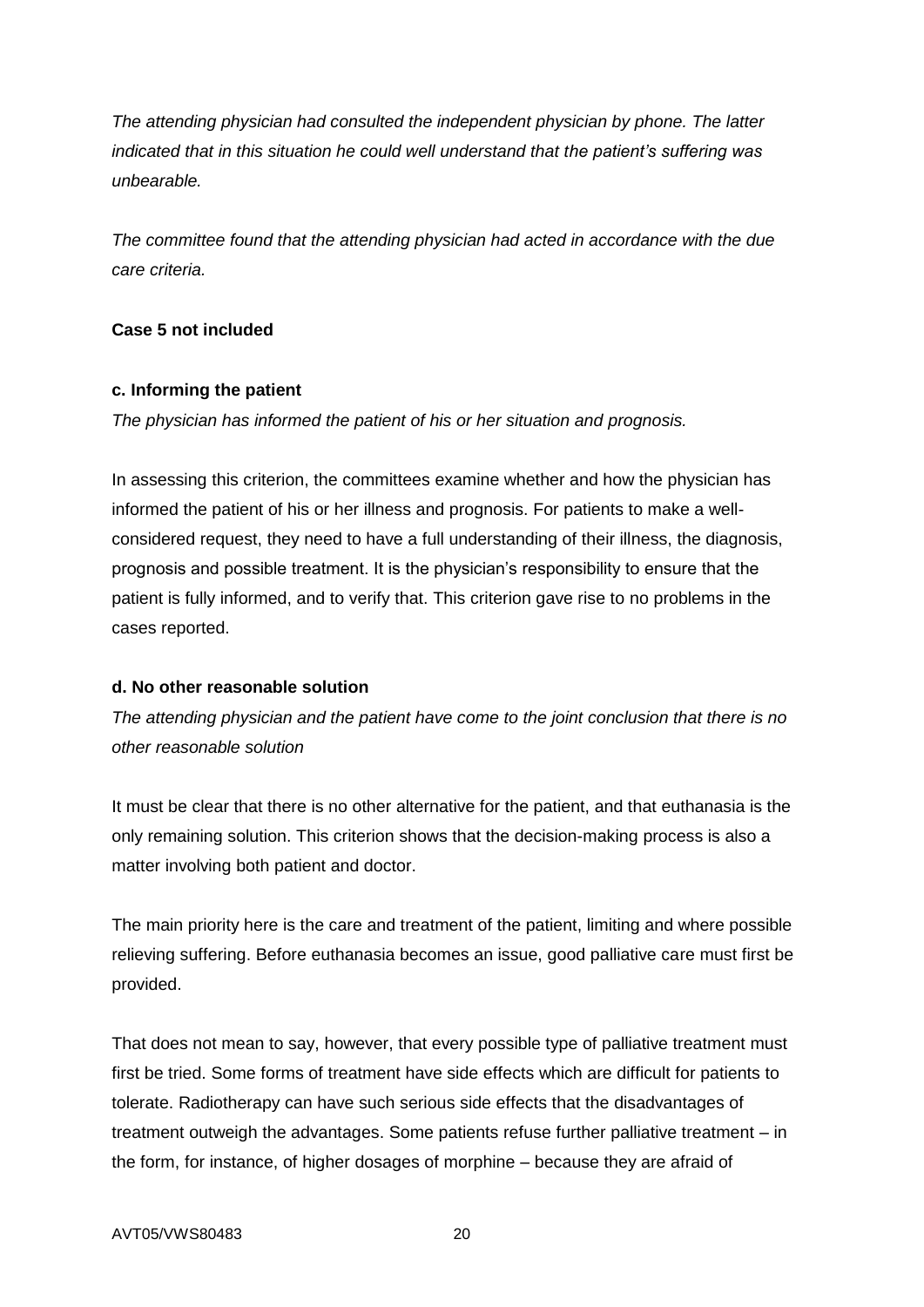becoming drowsy or losing consciousness. There may therefore be good reason to desist from further treatment. If treatment is refused, the committees will decide on a case-by-case basis whether there was 'no other reasonable solution'. Because doctor and patient come to a joint decision, doctors are expected to indicate in their report why the patient's refusal of an alternative treatment was reasonable in that situation.

# **Cases 6,7,8 and 9 (not included**)

### **e. Independent assessment**

*The attending physician has consulted at least one other, independent physician, who must then see the patient and state in writing that the attending physician has satisfied the due care criteria listed in a to d.*

A second, independent physician is required to see the patient and state in writing whether the due care criteria have been fulfilled. Since this conclusion must be reached independently, this physician may have no connection to either the attending physician or the patient. That means that he or she may not be related to or work together with the attending physician, or work in the same practice. By the same token, he or she may not be related to the patient, have treated them, or have been consulted about them on an earlier occasion.

The independent physician's report is of major importance to the committees in making their assessment. <sup>6</sup> A report describing the patient's situation when they were visited by the independent physician, and how they expressed their wishes and view of the situation helps the committees in their understanding of the case. It is important for independent physicians to say how they established whether all the due care criteria had been met and – if applicable – to give the reasons why they had not all been met. They should also discuss their relationship with the attending physician and the patient. Though independent physicians are responsible for their own reports, the attending physician bears final responsibility for fulfilling all the due care criteria. Since the committees are assessing the actions of the attending physician, it is in the interests of the latter to ensure that independent physicians draft a report of their visit to the patient, and that the report is of sufficient quality.

 $6$  Guidelines for drafting this report can be found at [www.toetsingscommissieseuthanasie.nl](http://www.toetsingscommissieeuthanasie.nl/) – formulieren – checklist consultatieverslag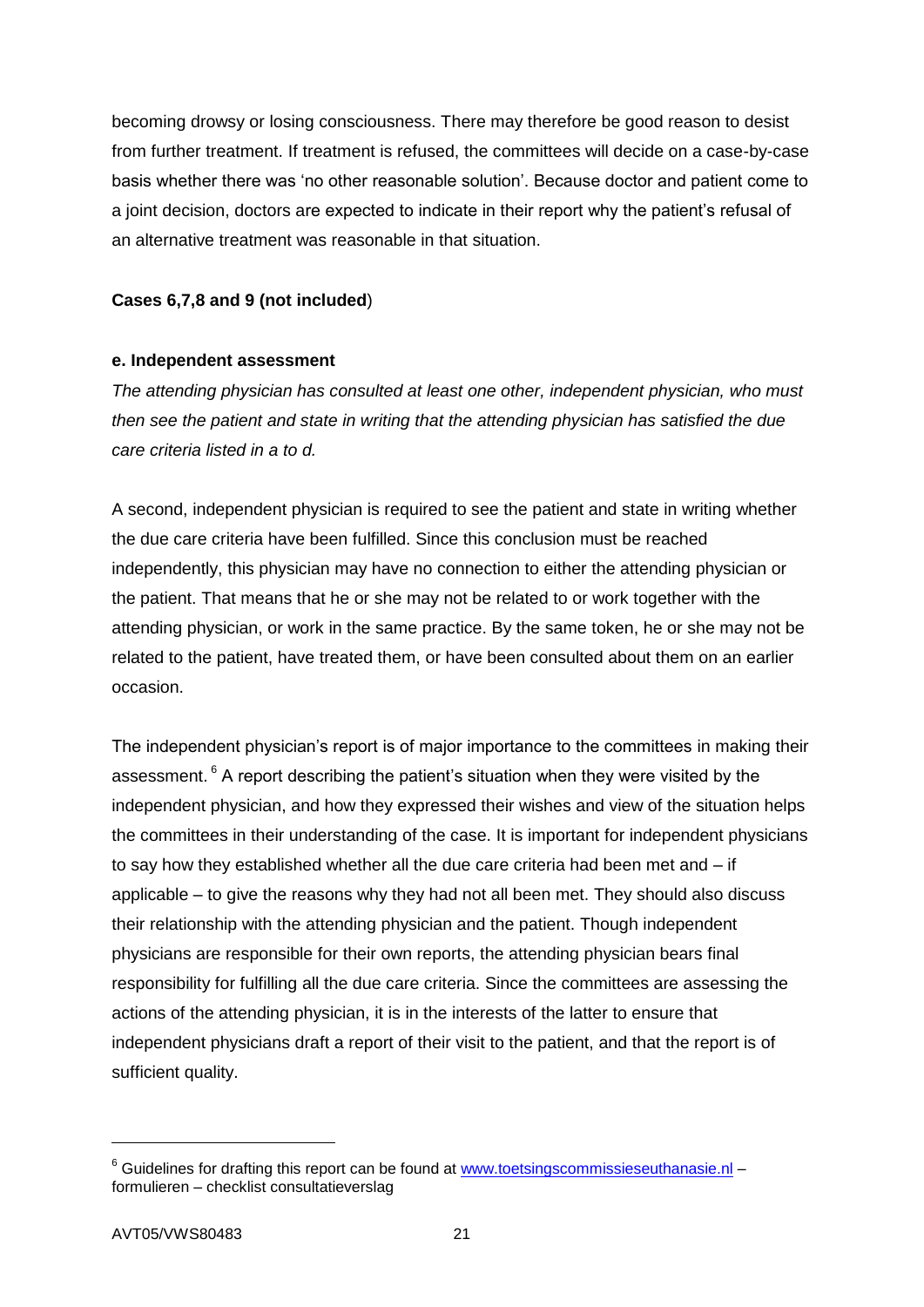It sometimes happens that, on visiting a patient, the independent physician concludes that one of the criteria has not yet been met (see also under the heading 'unbearable suffering with no prospect of improvement'). What exactly happened after the visit is not always clear to the committees. In these cases, they will ask the attending physician for further details. The basic principle is that the independent physician assesses whether the due care criteria have been met. If the visit takes place at an early stage in the process and the independent physician concludes that the patient is not suffering unbearably, a second visit will normally be needed.<sup> $7$ </sup> But if this physician indicates that suffering is likely to become unbearable in the short term, describing the form it will take, it may suffice for the two physicians to discuss the matter over the phone should there be a change in the patient's condition.

It is important to point out in the report that there has been further contact between the attending physician and the independent physician.

The Euthanasia in the Netherlands Support and Assessment Project (SCEN) trains doctors to give second opinions in cases of euthanasia. Every aspect of the consultation – medical, ethical and legal – is dealt with during the course. Where a SCEN-trained doctor acts as an independent physician, the reports are usually of a high quality.

# **Case 10 (consultation**)

The independent physician knew the patient and had treated him several times shortly before euthanasia was performed. The attending physician had therefore not fulfilled the criterion of consulting another physician with no connection to the case. In this case, the attending physician did not fulfil all the due care criteria.

*A 67-year-old man was diagnosed as having an inoperable gastric carcinoma. The patient repeatedly asked his family doctor to perform euthanasia. Medication kept the pain reasonably under control, but the tumour was so large that the man could no longer eat and suffered from nausea and vomiting. He was also extremely tired. The patient found his suffering unbearable, and it could not be relieved. Because he no longer wanted to be a burden at home, the patient was admitted to hospital at his own request, and in consultation with the surgeon treating him.*

<sup>7</sup> See H. van Delden*, Het juiste moment voor euthanasie*. (The right moment for euthanasia). In Adams et al. *Euthanasie – nieuwe knelpunten in een voortgezette discussie (*Euthanasia *-* new problems in an ongoing debate). Kampen, 2003 (In Dutch).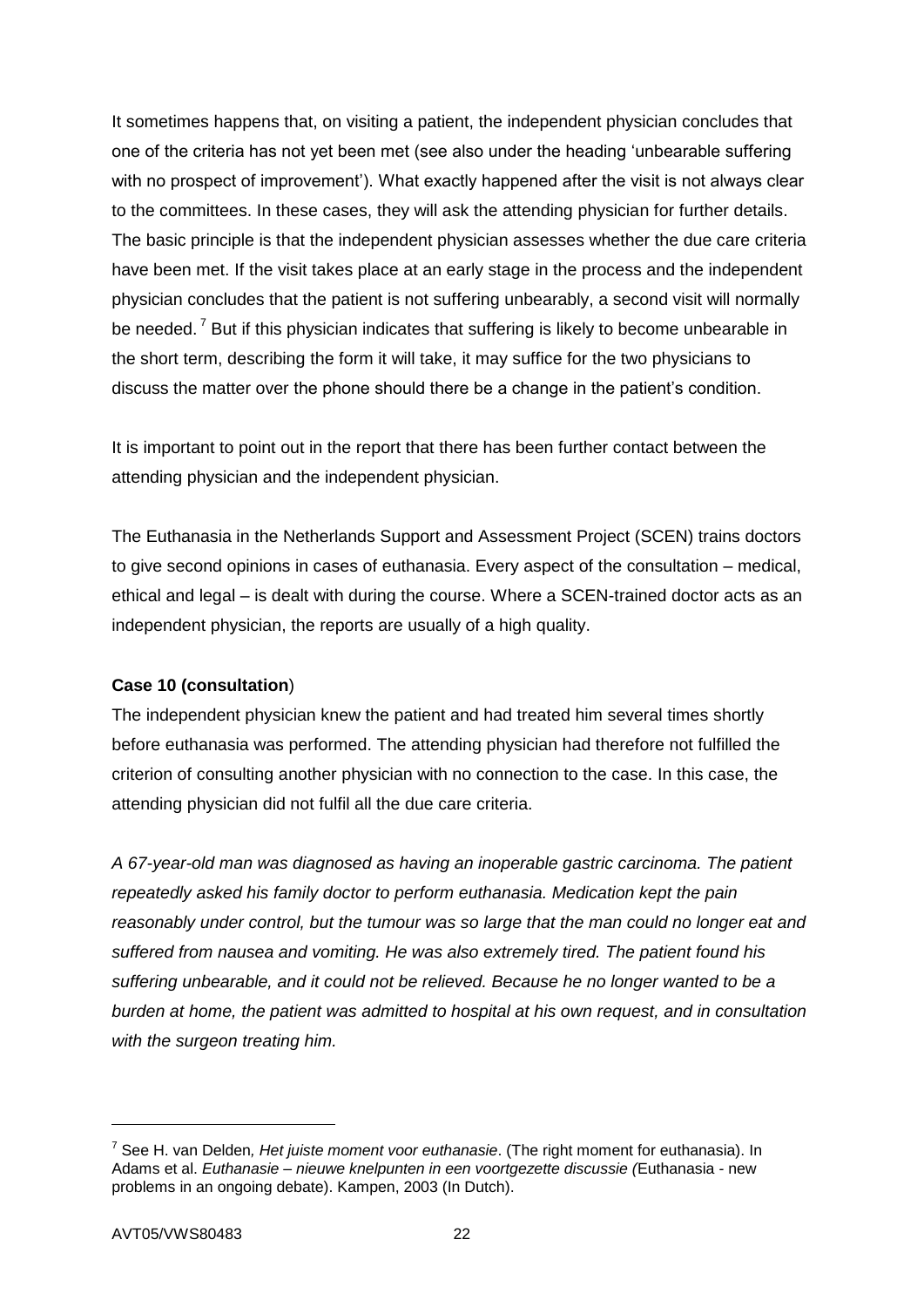*The surgeon started the euthanasia procedure. An anaesthetist, a colleague from the same hospital, was asked to act as the independent physician. In his report, he confirmed that the patient was suffering unbearably, from pain, nausea, vomiting and fatigue.*

*The surgeon had indicated that he expected the patient to die within two or three months unless euthanasia was performed. The patient died after Pavulon was administered to him.*

*The committee asked the surgeon and the independent physician for further information about the consultation procedure. It was clear to the committee that the independent physician had assessed compliance with the due care criteria. However, the committee was of the opinion that independence had not been safeguarded. The anaesthetist had known the patient for years, since they had worked at the same hospital. Moreover, he had examined and treated the patient on several occasions not long before euthanasia was performed. He had also been consulted by the attending physician on the most suitable euthanatic to administer. The committee was of the opinion that the anaesthetist could in fact be regarded as one of the patient's attending physicians, and that the consultation had not proceeded according to the due care criteria.* 

*For this reason, the committee found that the attending physician had not acted in accordance with the due care criteria and notified the Board of Procurators General and the Health Inspectorate of its findings.*

# **Cases 11, 12, 13 and 14 (not included**)

# **f**. **Due medical care**

*The attending physician has exercised due medical care and attention in terminating the patient's life or assisting in his/her suicide*

In terminating the patient's life or assisting in his/her suicide, the methods, drugs and dosages used are, in principle, chosen in accordance with the recommendations issued by the Royal Dutch Pharmaceutical Society (KNMP).<sup>8</sup> Euthanasia is active intervention on the part of the physician who administers the euthanatics, usually intravenously, to the patient. In some cases, patients decide to take the drugs themselves. From the legal viewpoint, this constitutes assisted suicide. In that case, the patient swallows a liquid containing a

 $\overline{a}$ 

<sup>&</sup>lt;sup>8</sup> Application and preparation of euthanatics (1998)